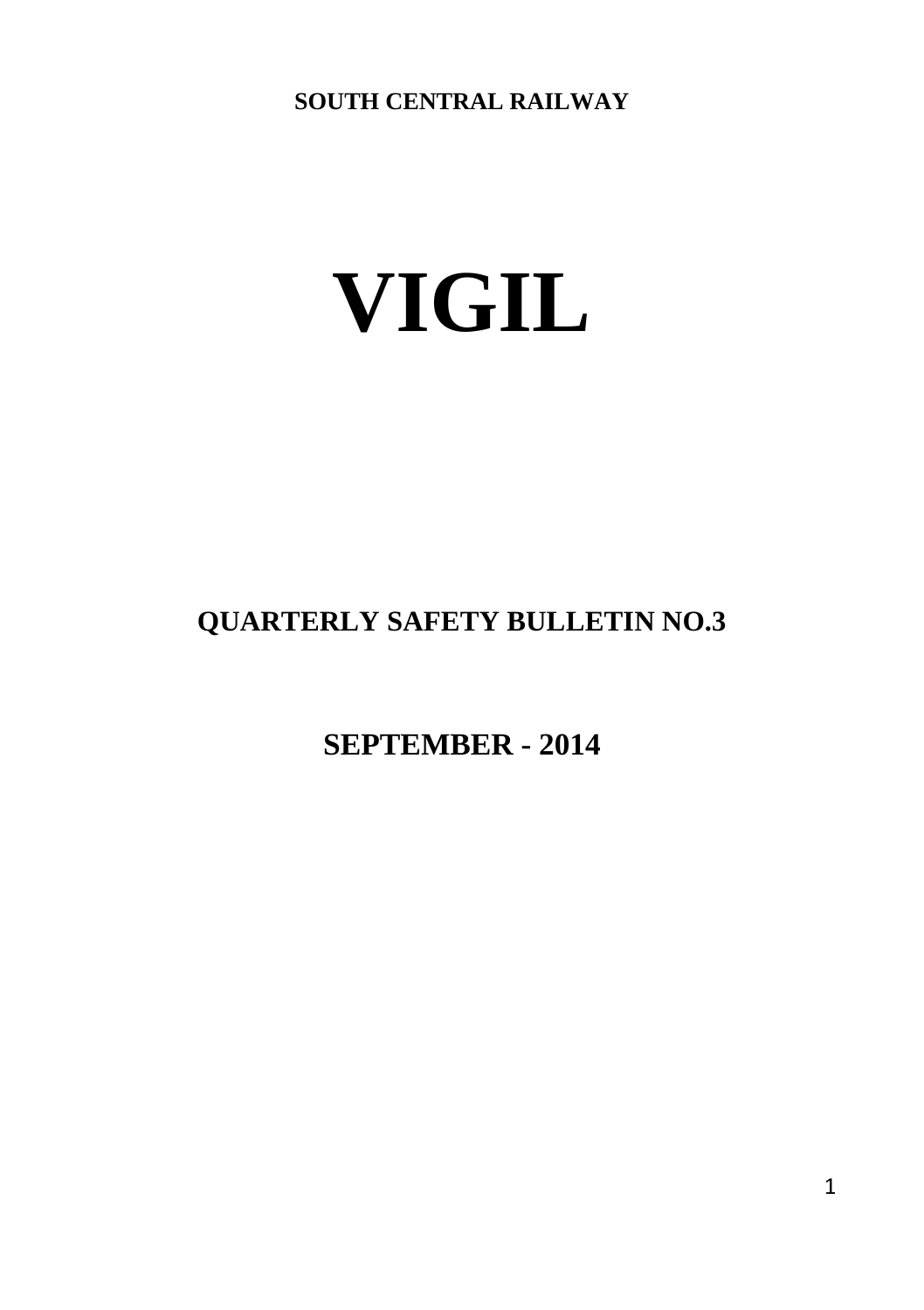#### **INDEX**

| SI.<br>N <sub>0</sub> | <b>Section</b> | <b>Subject</b>                       | Page No.  |  |  |
|-----------------------|----------------|--------------------------------------|-----------|--|--|
| 1                     | $\mathbf{A}$   | Knowledge<br>Extracts of Railway     | $1 - 18$  |  |  |
|                       |                | <b>Board letters</b>                 |           |  |  |
| $\overline{2}$        | B              | Important Rules –<br><b>PN</b> Sheet | 19-20     |  |  |
| 3                     | $\mathbf C$    | Details of<br><b>Amendment Slips</b> | $21 - 26$ |  |  |
| 4                     | D              | Checklist - ART $\&$<br><b>MRV</b>   | 26-29     |  |  |
| 5                     | E              | <b>Accident Cases</b>                | 29-36     |  |  |
| 6                     | F              | Test your knowledge<br>with key      | 37-38     |  |  |
| 8                     | G              | <b>Safety Drives</b>                 | 39-49     |  |  |
| 9                     | H              | <b>Accident Statistics</b>           | 50-51     |  |  |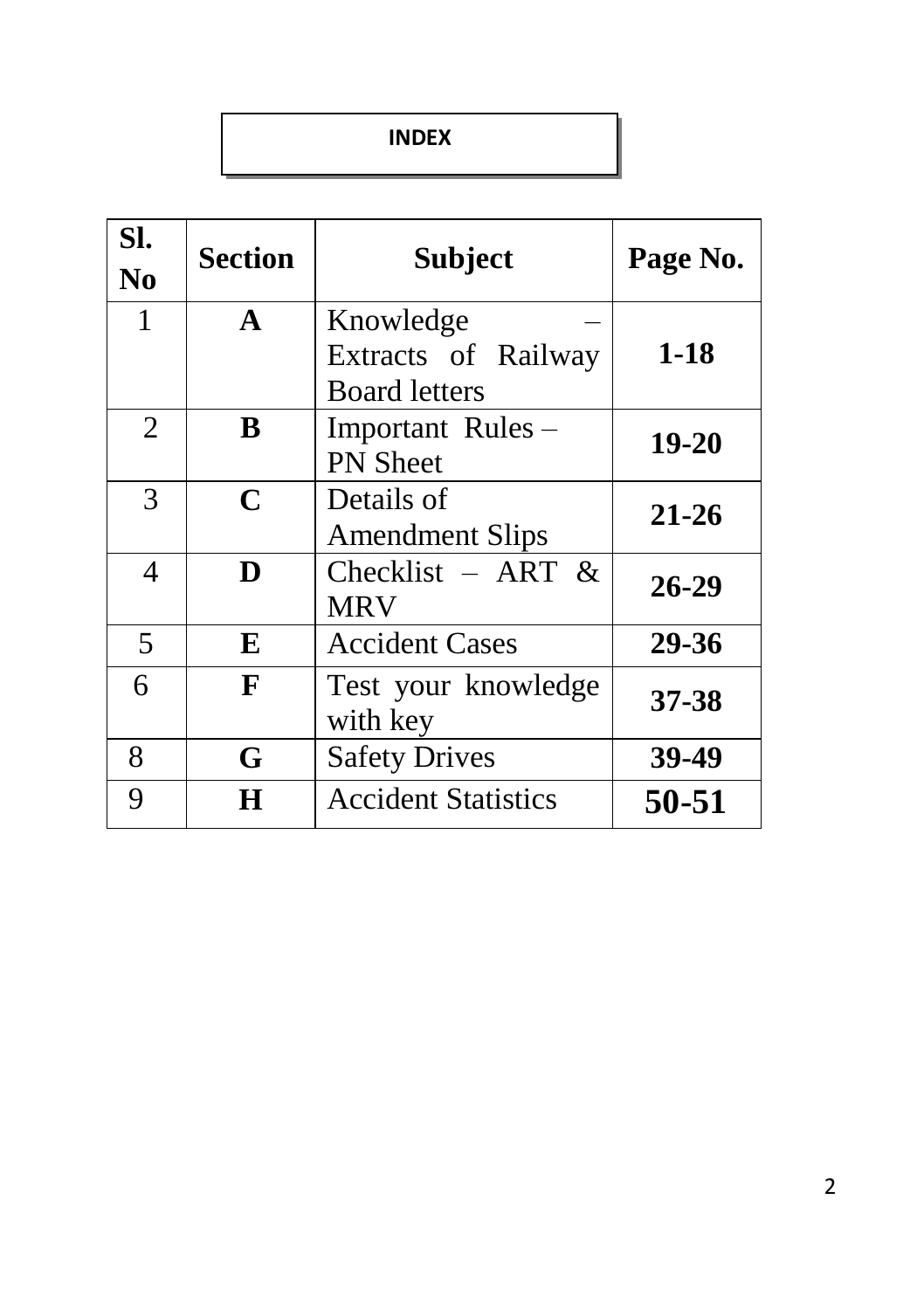**My dear Railwaymen**

**This quarter, i.e., September 2014 ending, the overall trend of accidents increased by 50%. Steep increase was noticed in yard derailments which have gone up by 400% (i.e., from 1 to 5). Hyderabad, Vijayawada and SC Divisions have contributed for more yard accidents.**

**There were two cases of SPAD, one at KVR station of BZA Division and another in SC Division. This is apart from incidences of backing a train on trailed through points resulting in derailment, cranking the dead loco without ensuring the required brake power resulting in derailment at TPTY, backing the Goods train from Siding of YDLP station of GTL Division without obtaining permission of SM resulting in derailment in trap point, etc., which are preventable incidences**

**Since majority of accidents are preventable, I urge the field staff to follow the laid down instructions and safety procedures to achieve 'zero' yard accidents and enhance the safety performance of the Railway.** 

> **(S. P. SAHU) CHIEF SAFETY OFFICER**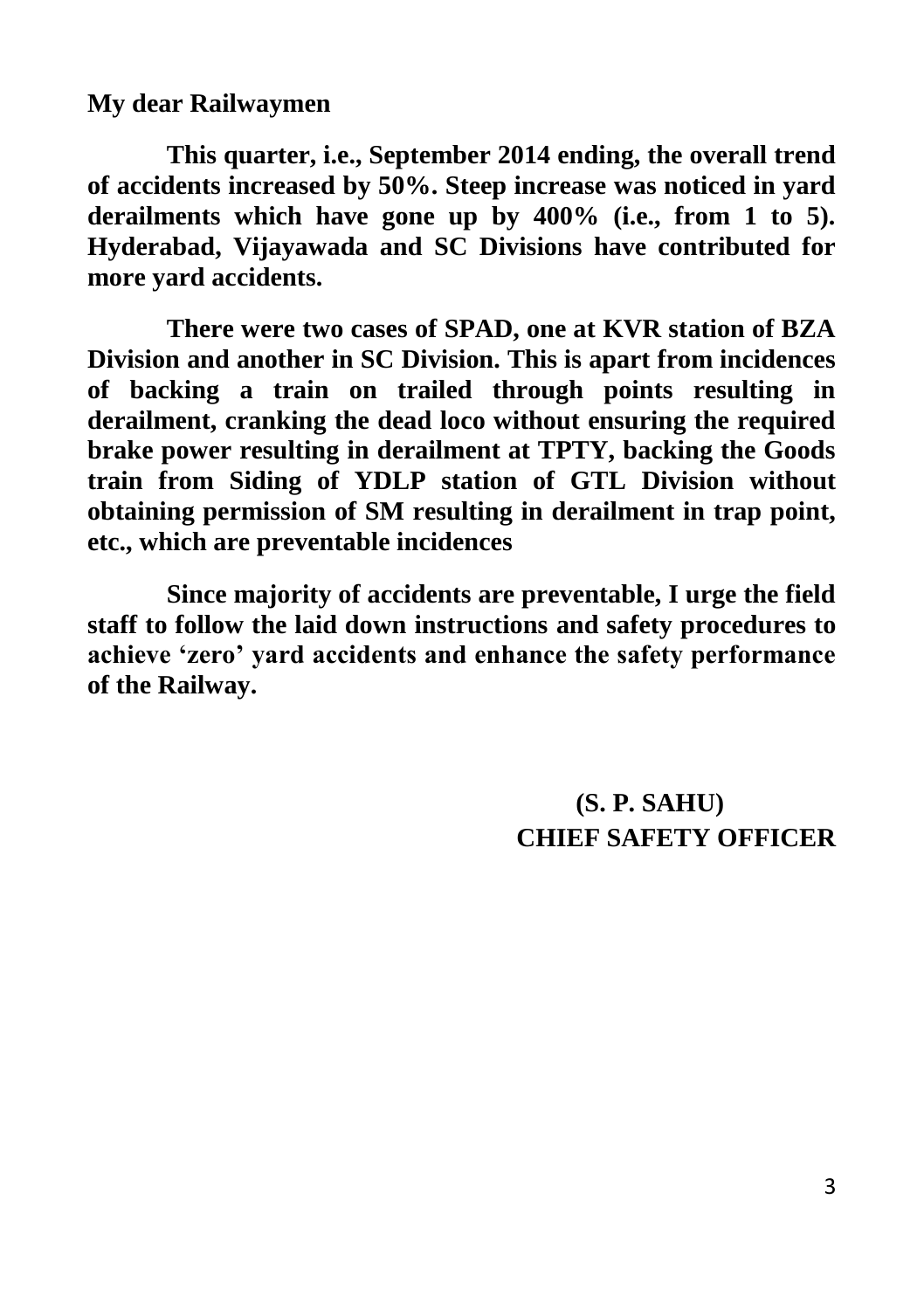# **Section "A" KNOWLEDGE Extracts of Railway Board letters**

#### **Sub: Running of trains at 160 KMPH on Indian Railways network.**

**Ref: Railway Board letter No. 2014/Safety (DM)/7/12 dated 03.7.2014.**

Railway Board has decided to upgrade speeds upto 160 KMPH in three identified sectors, namely; Delhi – Agra, Delhi – Kanpur and Delhi – Chandigarh. Further, some additional sections are being identified for running trains at 160 KMPH.

LHB coaches and WDP-4 diesel locomotives have already undergone necessary oscillation trials and RDSO has issued speed certificate for running the rolling stock at 160 KMPH. In these identified sections and as and when new sections are identified, Zonal Railways should accordingly process to obtain the CRS sanction to run trains at 160 KMPH.

Action may please be initiated accordingly at the earliest.

> **(Sanjay Garg) Advisor/Safety**

#### **Sub: Conducting mock exercises for handling actual crisis situations.**

**Ref: Railway Board letter No. 2013/Safety (DM)/6/4/CM dated 02.7.2014.**

Secretary (Security), Cabinet Secretariat has desired details of mock drills / test carried out by the Railway since 2009 with dates for handling actual crisis situation.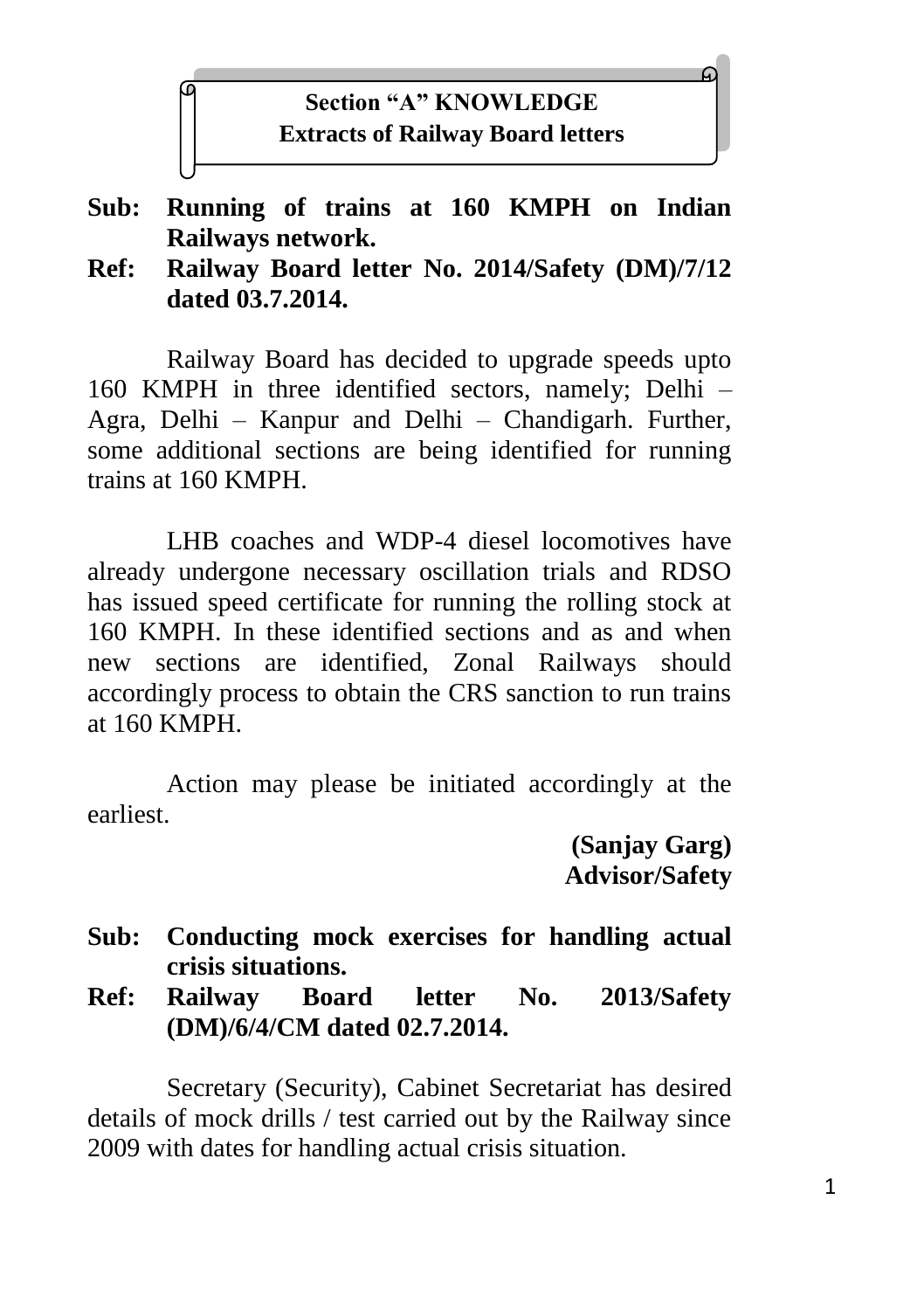In this connection, it is stated that instructions are issued from time to time to conduct mock drills not only with local Administration, example Civil Administration, Police, Health, Fire, etc., but also with NDRF for preparedness to deal with actual crisis situation. Mock drills are also to be conducted for ARTs / ARMVs.

It is requested that details of such mock drills / test carried out by the Railways since July 2009 with dates along with action taken to revise Crisis Management Plans in the light of experiences gained during these exercises may pleas be furnished within a fortnight so as to apprise Secretary (Security), Cabinet Secretariat.

> **(P. Srinivas) Director / Safety-III**

- **Sub: Meeting between Zonal Railways and Commissioner of Railway Safety.**
- **Ref: Railway Board letter No. 2013/Safety (A&R)/CCRS meeting dated 03.7.2014.**

In the letter under reference, decision of Board was intimated that General Mangers of Zonal Railways shall hold meeting with CRS before the meeting at Board's level is organized. In this regard, compliance has been received only from SER, SECR and WR. It is requested to kindly hold a meeting at the earliest with the concerned CRS under intimation to Board.

> **(Sanjiv Garg) Advisor / Safety**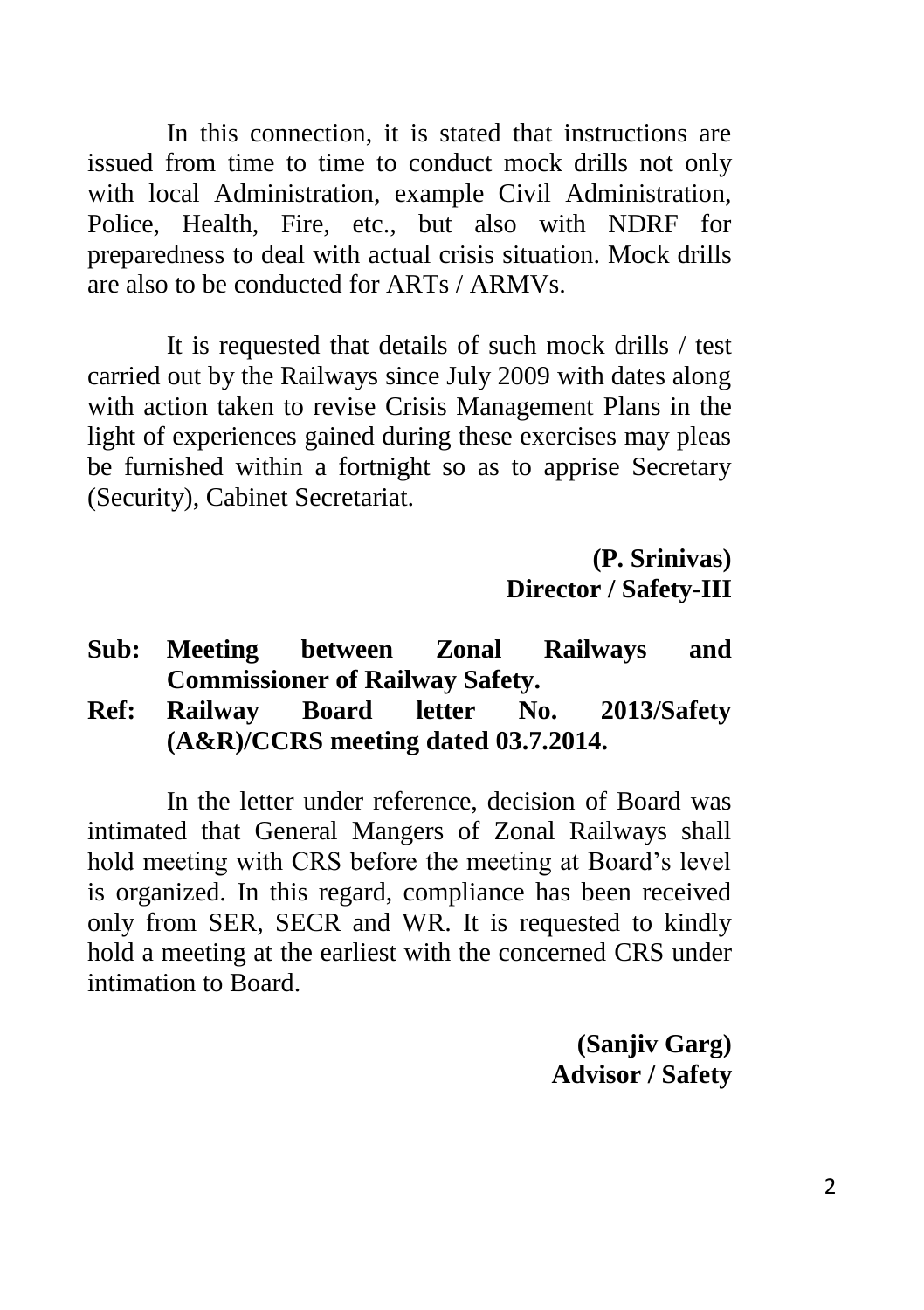#### **Sub: Operation of Moped Trolleys.**

# **Ref: Railway Board letter No. 2014/Safety (A&R)/19/13 dated 07.7.2014.**

Recently, there has been an accident involving Moped Trolley and Train No. 57381 between Vijayawada – Ramavarappadu stations of BZA – GDV section of BZA Division of South Central Railway in which one Moped Trolley coming from opposite direction, dashed with the train engine.

In this connection, on perusal of G&SR of some of the Zonal Railways, it has come to notice that provisions have been made in Subsidiary Rules that Cycle Trolleys and Moped Trolleys shall be treated as push trolley in all respects for the purpose of these rules except where otherwise provided for.

It has been decided by Board that with a view to prevent probability of such accidents, henceforth, light Motor Trolley / Moped Trolley / Scooter Trolley be treated at par with Motor Trolley. Accordingly, all the rules regarding working of Motor Trolley will be applicable to light Motor Trolley / Moped Trolley / Scooter Trolley. Necessary modification may be made in respective SRs and a copy of the same be forwarded to Board for information by  $11^{th}$  August 2014.

> **(Om Prakash) ED/Safety**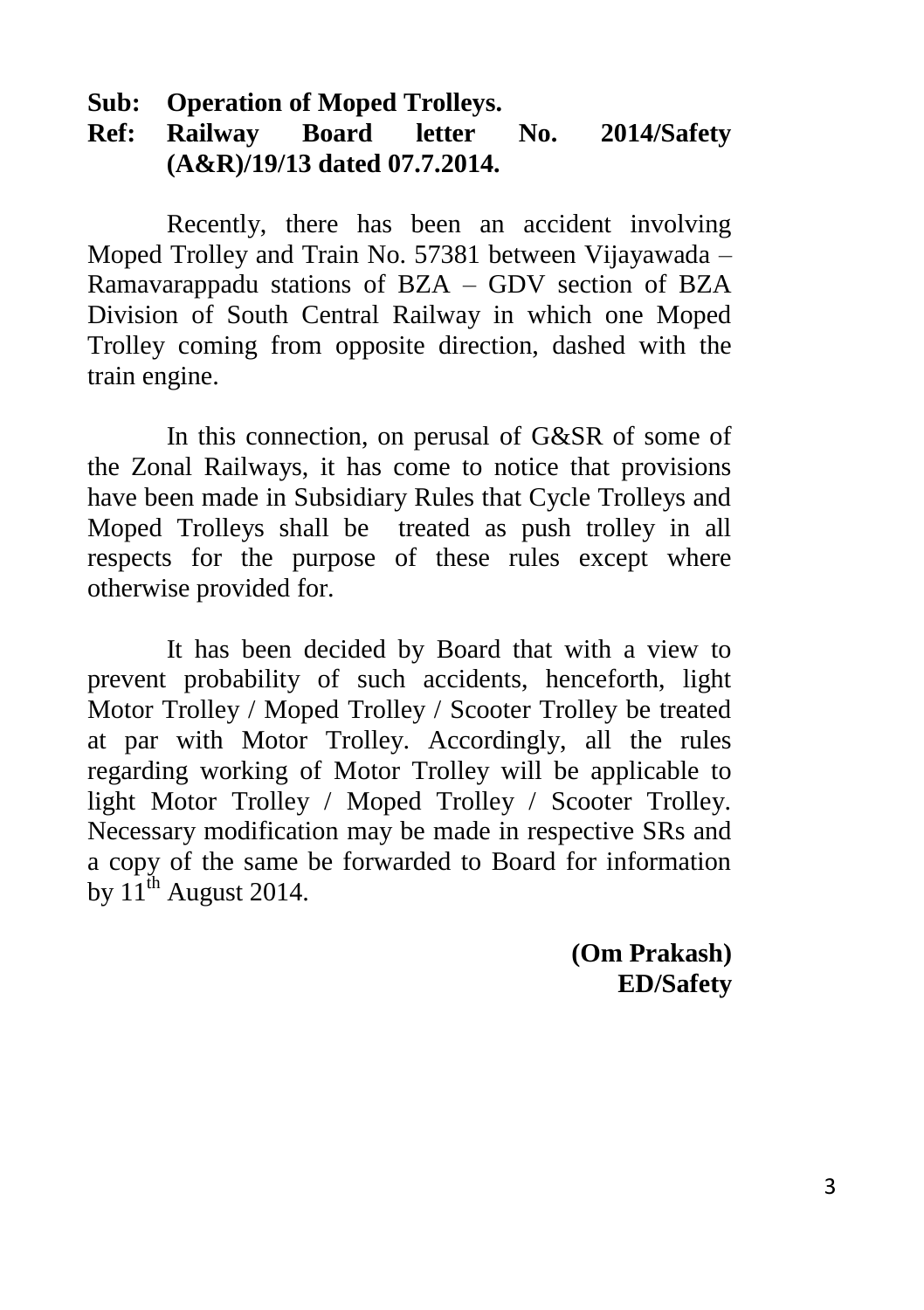- **Sub: Unusual occurrence of collapsing of two spans of ROB on wagon No. SER 18027 BCNL (9th from TE) of Train No. UP BMKI/DC in Muzaffarpur station yard of Sonepur Division of ECR on 27.11.2013.**
- **Ref: Railway Board letter No. 2004/M(L)/466/7101/5 dated 11.7.2014.**

CRS/South Eastern Circle, vide Para 7.3 of the preliminary report of the subject accident has recommended as under;

*"Railways should impose temporary speed restriction of 10 KMPH under the ROB along with provision of stationary patrolman when the ROB is opened for road traffic after repairs. All crew and Guards should be advised to pass the location very cautiously".*

All the Zonal Railways are advised to take necessary action as recommended by CRS/SE Circle through Caution Order.

> **(Alok Kumar Mishra) Director / Mechanical Engineering (Tr)**

- **Sub: Deployment of Gate Counsellors / Gate Mitras on UMLCs.**
- **Ref: Railway Board letter No. 2014/Safety (A&R)/Level Crossing (Pt.) dated 22.5.2014.**

The issue of providing Gate Counsellors / Gate Mitras on important UMLCs was discussed in GM's Conference held on  $3<sup>rd</sup>$  & 4<sup>th</sup> April 2013, vide Para 10.4. The minutes of above conference were circulated vide Railway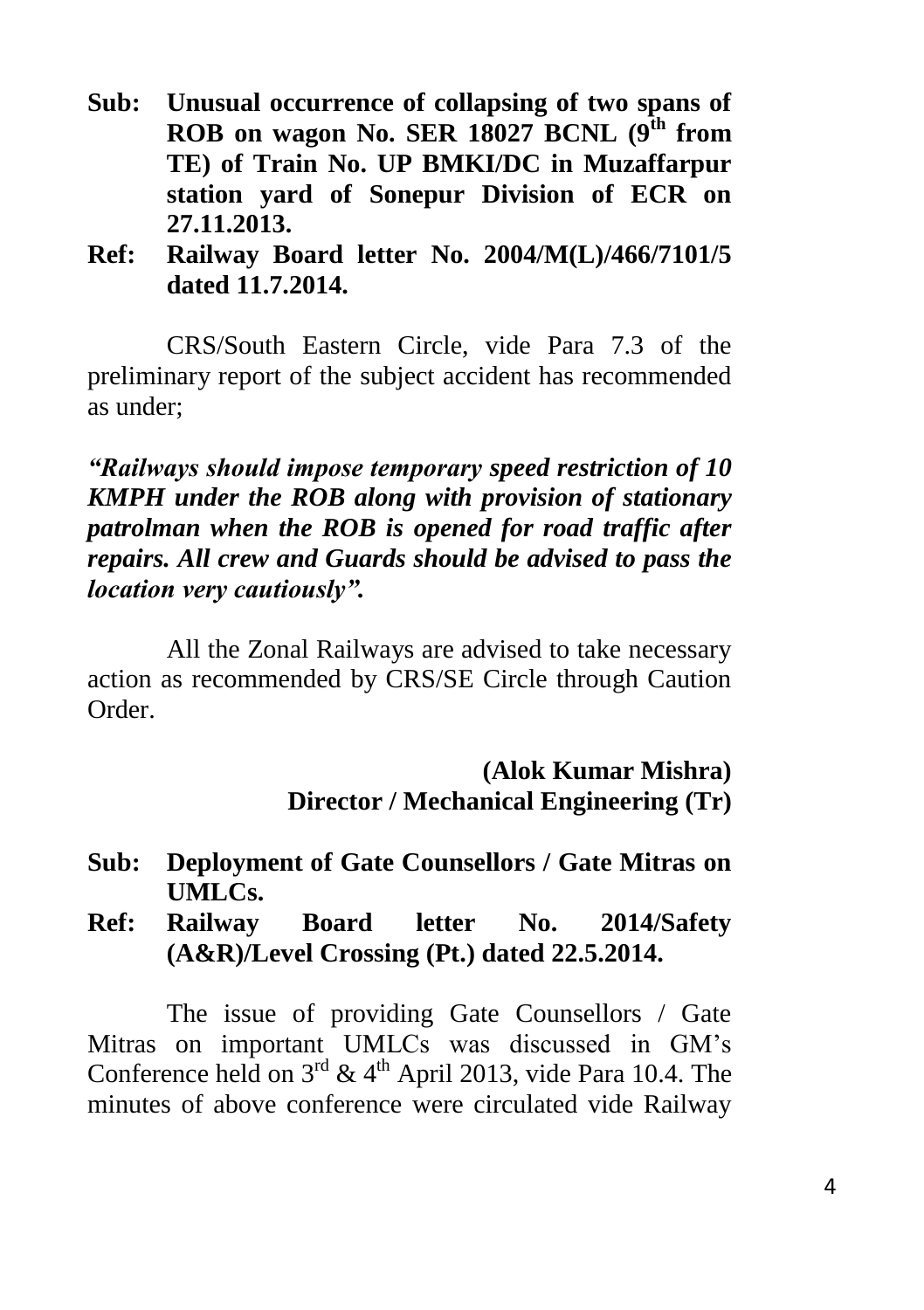Board's letter dated 08.5.2013 under reference. The said Para 10.4 reads as under;-

*"CRB emphasized the need of spreading awareness in the rural area to reduce the number of accidents at UMLCs. GM/CR informed that Gate Counsellors have been engaged by CR in some Divisions to counsel people at the UMLCs. CRB and Advisor/Safety desired that the Central Railway experiment should be emulated by other Railways also".*

In compliance of the above, WCR has identified vulnerable UMLCs in each Division and deployed Gate Counsellors / Gate Mitras at those locations. The Gate Counsellors / Gate Mitras at present have been deployed on 34 vulnerable UMLCs from 07.00 to 19.00 hours. The arrangement has been found extremely useful in ensuring safety on vulnerable UMLCs on WCR.

Zonal Railways may like to assess the performance and usefulness of deployment of Gate Counsellors / Gate Mitras at UMLCs by Central Railway and WCR and devise similar schemes to reduce LC accidents at UMLCs till the time they are eliminated by grade separation (ROB/RUB) or by merger / diversion / closure / manning. In this regard, reference is also invited to directions of Hon'ble MR on 31.8.2009, communicated vide Railway Board's letter dated 02.9.2009 (Vide Para 5.2) which states as under;

*"Manning of level crossing has to be given priority. If staff is not available it may be examined as to whether manning can be done under PPP".*

> **(Sanjiv Garg) Advisor/Safety**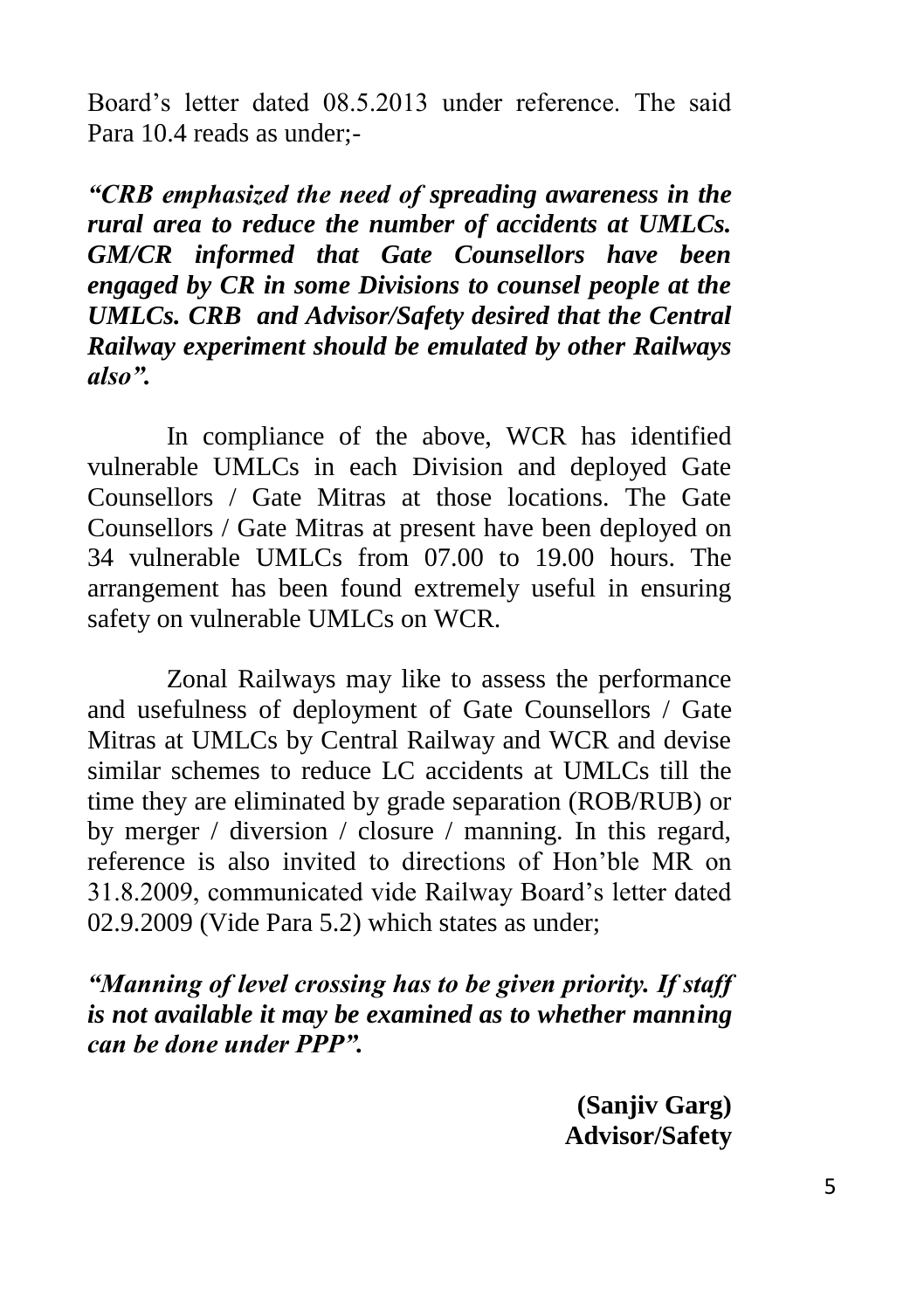#### **Sub: Deployment of Ex-Servicemen at UMLCs on IR. Ref: Railway Board letter No. 2014/Safety (A&R)/Level Crossing (Pt.) dated 04.8.2014.**

This is in continuation of this office letter of even no. dated 22.5.2014 wherein all Zonal Railways were advised to deploy Gate Counsellors / Gate Mitras on UMLCs in the same manner as has been done by Central Railway and West Central Railway. However, in view of the continued adverse trend of consequential accidents at UMLCs and concern expressed in all quarters for elimination of such accidents, it has been decided to deploy only **Ex-Servicemen as** Gate Counsellors / Gate Mitras on pilot basis at vulnerable UMLCs on Northern and North Western Railway in pursuance of Cabinet Secretary's letter dated 24.7.2014 as referred above.

Accordingly, both Zonal Railways are requested to utulise the services of **Ex-Servicemen** who may be drawn from the State **Ex-Servicemen by the State Governments and/or Government of India**. It is expected that both the Zonal Railways will be able to implement this pilot scheme within one month of receipt of this letter. Kindly frame your action plan accordingly. The experience of this pilot scheme will then be utilized for further expanding and/or modifying the scheme, based on the lessons learnt.

This scheme is being monitored by PMO. A timeframe for implementation may be advised.

> **(Sanjiv Garg) Advisor/Safety**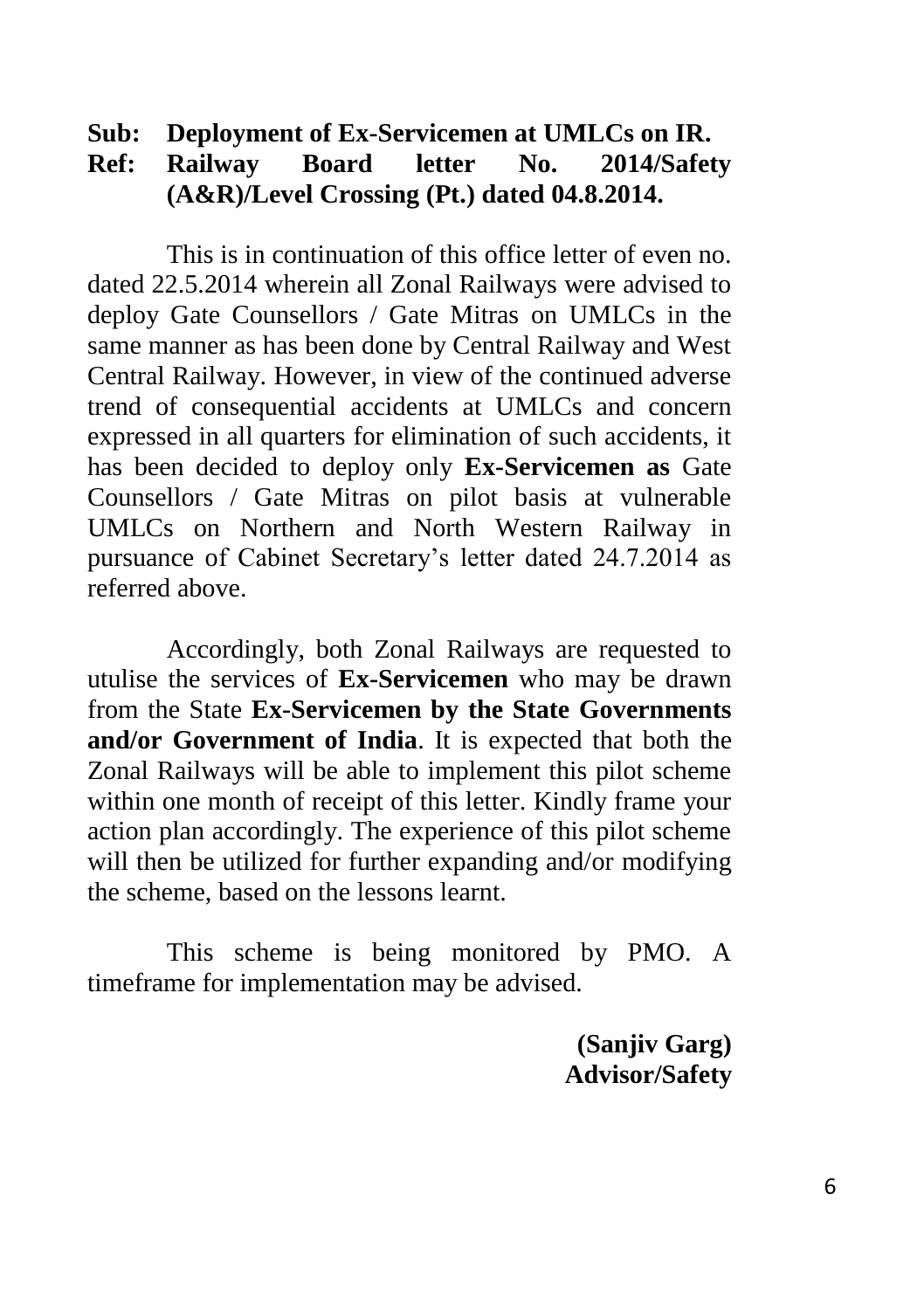**Sub: Elimination of UMLCs on IR.**

- **Ref: Railway Board letter No. 2014/Safety (A&R)/Level Crossing (Pt.) dated 11.8.2014.**
- 1.0 In view of the large number of consequential accidents on UMLCs and the resultant casualties which have been giving adverse publicity to the Railways in the media as well as Parliament, there is an urgent need to tackle this problem at the earliest. Presently, the following four options are available for elimination of UMLCs.
	- I. **Closure:** Closing UMLCs having NIL / negligible TVUs.
	- II. **Merger**: Merger of UMLCs to nearby manned or UMLCs or subway or RUB or ROB by construction of diversion road.
- III. **Provision of sub-ways / RUBs**
- IV. **Manning:** The UMLCs which cannot be eliminated by above means, are to be progressively manned based on the rail-road traffic volume, visibility conditions, etc.,
- 2.0 It is imperative to take immediate steps for complete elimination of all UMLCs in a short span of time say, in one or two years. Hence, every Zonal Railway is required to examine the traffic pattern on each UMLC and decide early on one of the above mentioned options for closure of the same. The Zonal Railways need to realize the urgency for closure of the UMLCs since the traditional pace of closure of UMLCs (6502 have been closed in the last 6 years with 8300 still remaining on the BG system), is not adequate and fresh time lines need to be drawn for each of the above four options.
- 3.0 Meanwhile, every Division should identify those UMLCs where regular movement of school buses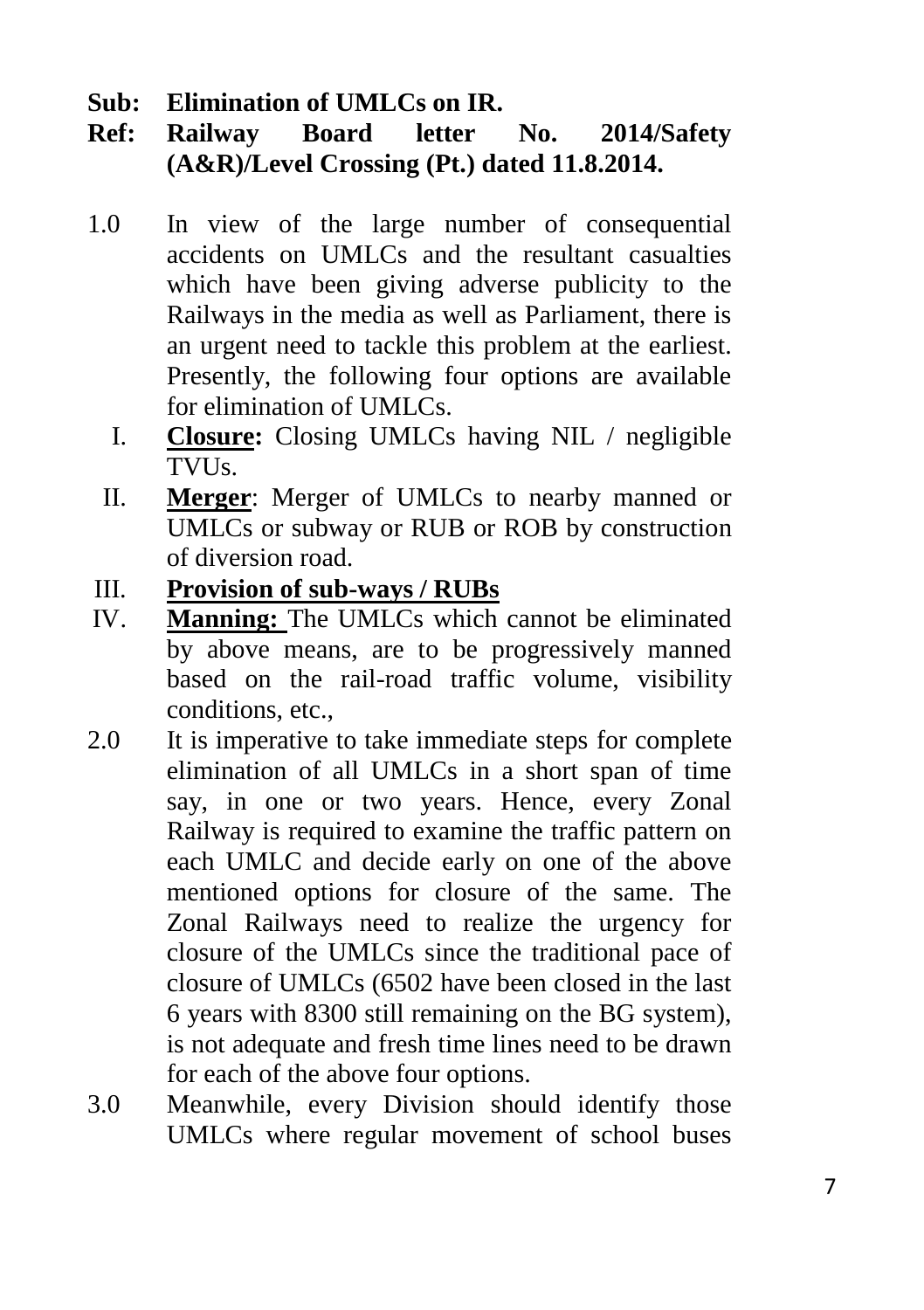takes place and the same should be immediately taken up for manning / closure on priority.

- 4.0 Also, an analysis of accidents on UMLCs which have taken place in the last three years, should be done in the next fortnight and they should be identified for closure by one of the above means.
- 5.0 The requirement of extra posts of Gateman will arise. The efforts made in creation of Gateman posts in last 5 years may be brought out while sending proposals for posts creation to Board. Needless to emphasise that action at Zonal level for identifying surplus posts be taken before the proposals are sent to Board. A complete action plan is to be drawn up by every Zonal Railway in this regard and sent to Board by 31.8.2014.

This letter is issued with the approval of Railway Board (CRB).

> **(Sanjiv Garg) Advisor / Safety**

- **Sub: Accidents on level crossings on IR.**
- **Sub: Railway Board letter No. 2014/Safety (A&R)/14/9 dated 19.8.2014**
- 1.0 In view of the continued adverse trend of accidents on manned and unmanned level crossings on Indian Railways, it has been decided by Board to hold a safety meeting with General Managers of all Zonal Railways on 21.8.2014 at 15.00 hours in the Committee Room of Rail Bhawan, New Delhi. GMs are requested to come prepared with all information regarding level crossings and suggestions for prevention of accidents on the same.
- 2.0 In the meanwhile, the following data is to be sent by email to Director/Safety-II [directorsafety2@gmail.com;](mailto:directorsafety2@gmail.com)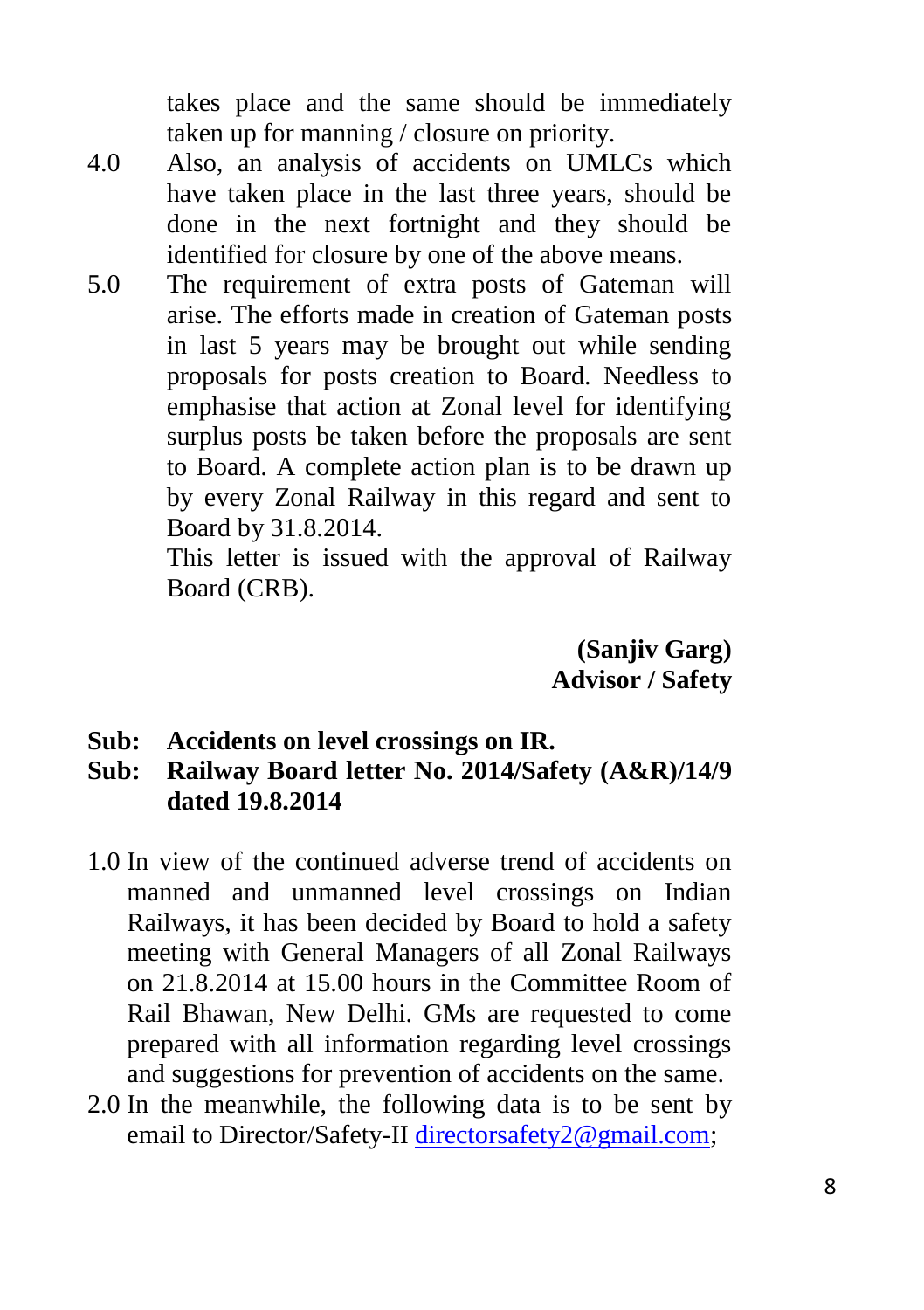- (i) Present status of all non-interlocked traffic gates and the target date by which they will be interlocked (position of each such gate on every division to be provided);
- (ii) Present status of all UMLCs in regard to the following options:
	- I. Closure
	- II. Merger
	- III. Provision of subways / RUBs
	- IV. Manning

Zonal Railways are required to provide specific time lines for each UMLC with respect to either of the above options identified for implementation for each gate.

- (iii) In respect of those UMLCs where partial or complete physical infrastructure (lifting barrier, gate lodge, gate phone, etc.,) have been provided, target dates by which manning of such gates will be done by the Railways to be provided.
- (iv) Details of induction of manpower in the following heads:
	- a. Fresh manpower inducted in Engineering Department of each Division since April 2012 (year-wise).
	- b. Current vacancies in the category of Gateman in Engineering Department on each Division;
	- c. Number of additional Gateman inducted in Engineering Department since April 2012 on each Division;
	- d. Number of fresh Group "D" staff inducted in Operating Department on each Division; and
	- e. Current status of vacancy position of Gateman in Operating Department on each Division.
- 3.0 Vide Railway Board's letter No. 2014/Safety (A&R)/Level Crossing (Pt.) dated 22.5.2014 and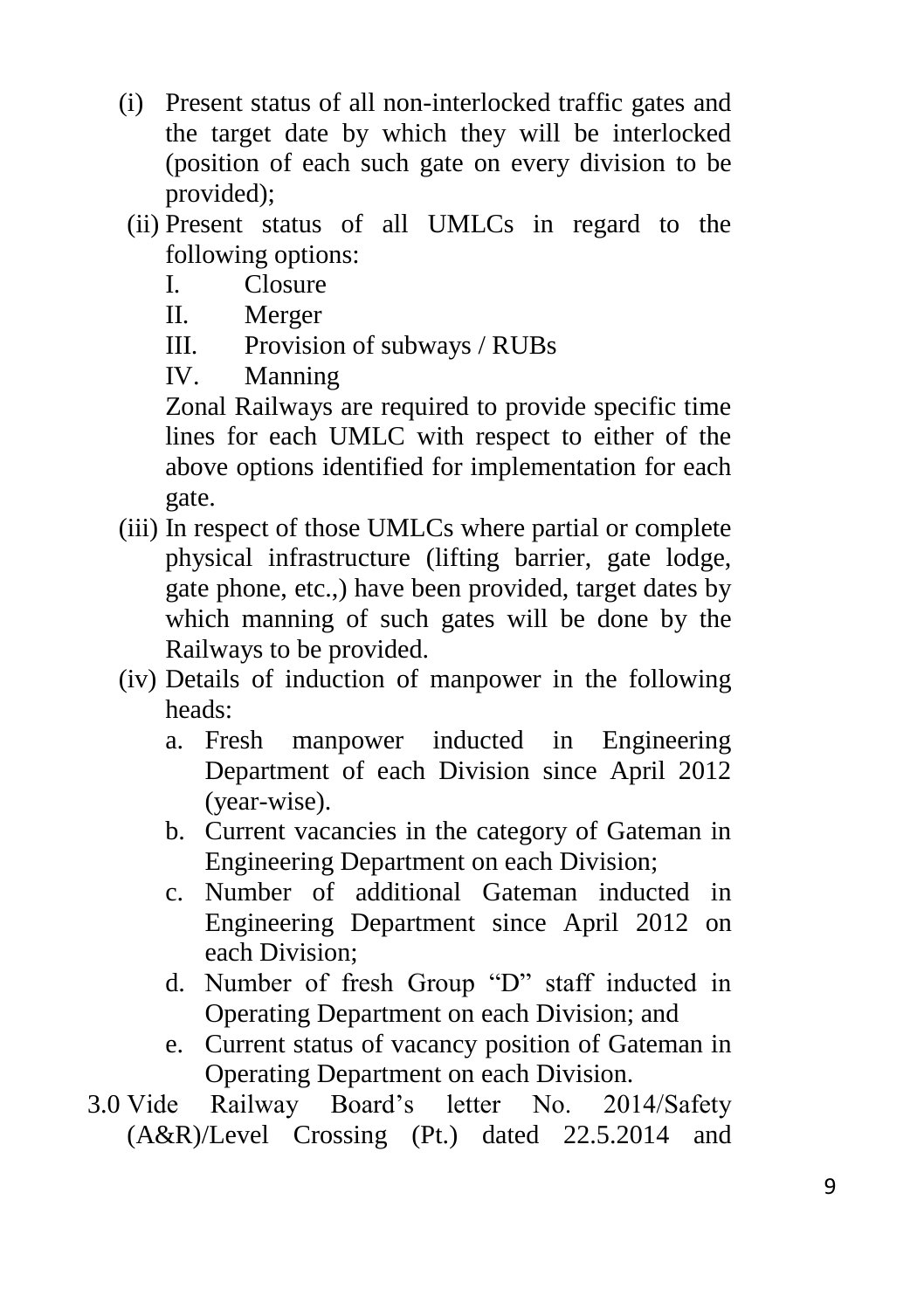subsequent letters dated 4.8.2014 & 11.8.2014, all Zonal Railways were advised to deploy Gate Mitra / Gate Counsellors on UMLCs. The progress made so far to be communicated to Board for discussion during the meeting.

- 4.0 Vide Railway Board's letter No. 2014/Safety (A&R)/LC Boards dated 22.5.2014 & 4.8.2014, all Zonal Railways were advised to install a second whistle board (repeater) for level crossings at a distance of 250m in advance of level crossings. Progress made so far each Division of every Zonal Railway to be communicated to Board for discussion during the meeting on 21.8.2014.
- 5.0 The above information is to be made available to Director / Safety-II through email by 18.00 hours of 19.8.2014.

**(Sanjiv Garg) Advisor / Safety**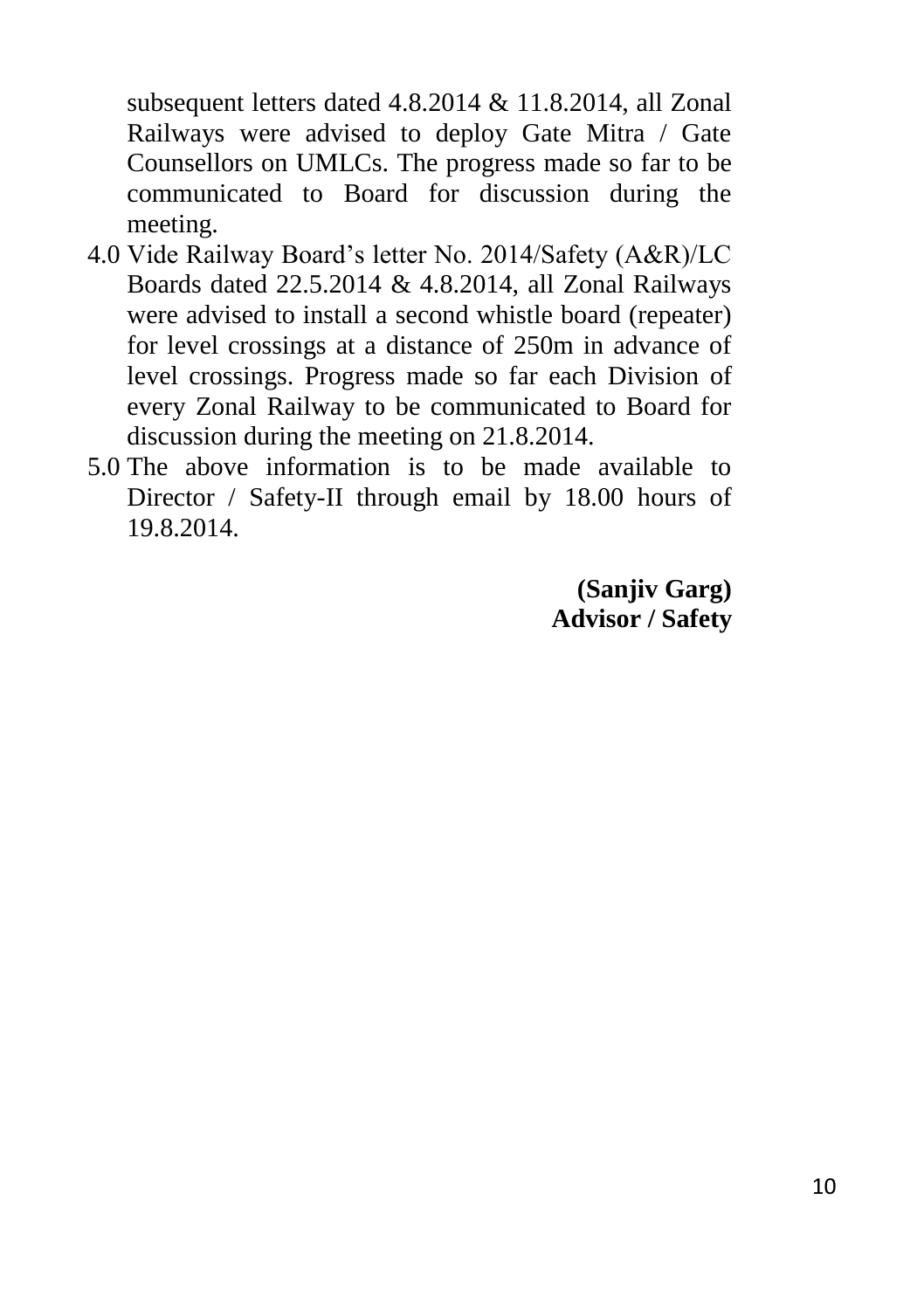- **Sub: Provision of retro-reflective arrows on the signals to indicate the direction pointing to the line to which it refers.**
- **Ref: Railway Board letter No. 2014/Safety (A&R)/19/Misc/17 dated 14.8.2014.**

Advisor / Signal during his inspection of Delhi and Bhopal Divisions has observed that retro-reflective arrow indication tapes have been provided below signals in multiple lines section for both Shunt and main signals. This helps LP for better identification of signals.

However, at present there is no standardization of design of arrow indications, as a result, different Railways are following different designs in terms of size, use of retroreflective tape or simple paint, etc.,

With a view to issue uniform instructions on the subject and also to standardize the design of arrow indicators, the present practice being followed on your Railway be advised along with your suggestions / feedback on the proposal.

> **(Om Prakash) ED/Safety**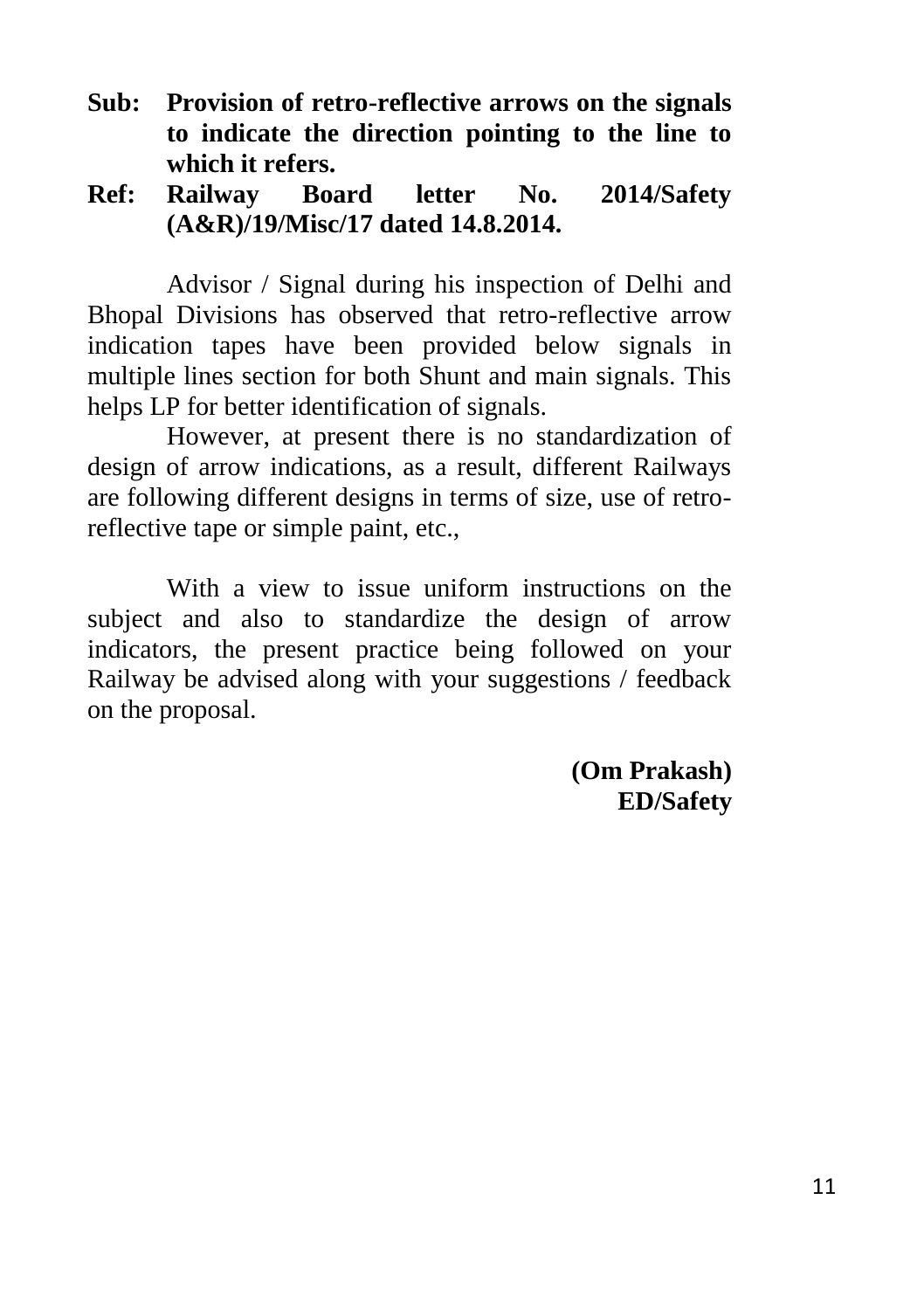- **Sub: Pending accident / D&AR inquiry cases – delay in start and completion of inquiries and finalisation of D&AR in accident cases.**
- **Ref: Railway Board letter No. 2014/Safety (A&R/2/10 dated 14/19-8-2014.**

It has been brought to the notice of the Railway Board vide your Railway letter (CSO/SER) dated 5.8.2014 as referred above that there has been delay in finalization of disciplinary proceedings against staff held responsible by the Accident Inquiry Committee in the case pertaining to ID 6816.1.1 wherein it has been stated that **'delay was due to reluctance of Engineering / Construction Organisation'.**

There is a fairly well established procedure for fixing up responsibility in accident cases whereby the Accident Inquiry Committee by following the due process establishes the cause of the accident and fixes responsibility on staff (if any). The accident enquiry report is duly accepted by the competent authority. Thereafter, there should be no hesitation on the part of the disciplinary authority to initiate prescribed disciplinary action against staff held responsible for the accident. Hence, it is not understood as to why disciplinary authority in the present case was 'reluctant' to initiate disciplinary action. You are requested to counsel the concerned disciplinary authority in this regard as delay in finalization of accident inquiry cases is not acceptable at any level.

> **(Sanjiv Garg) Advisor / Safety**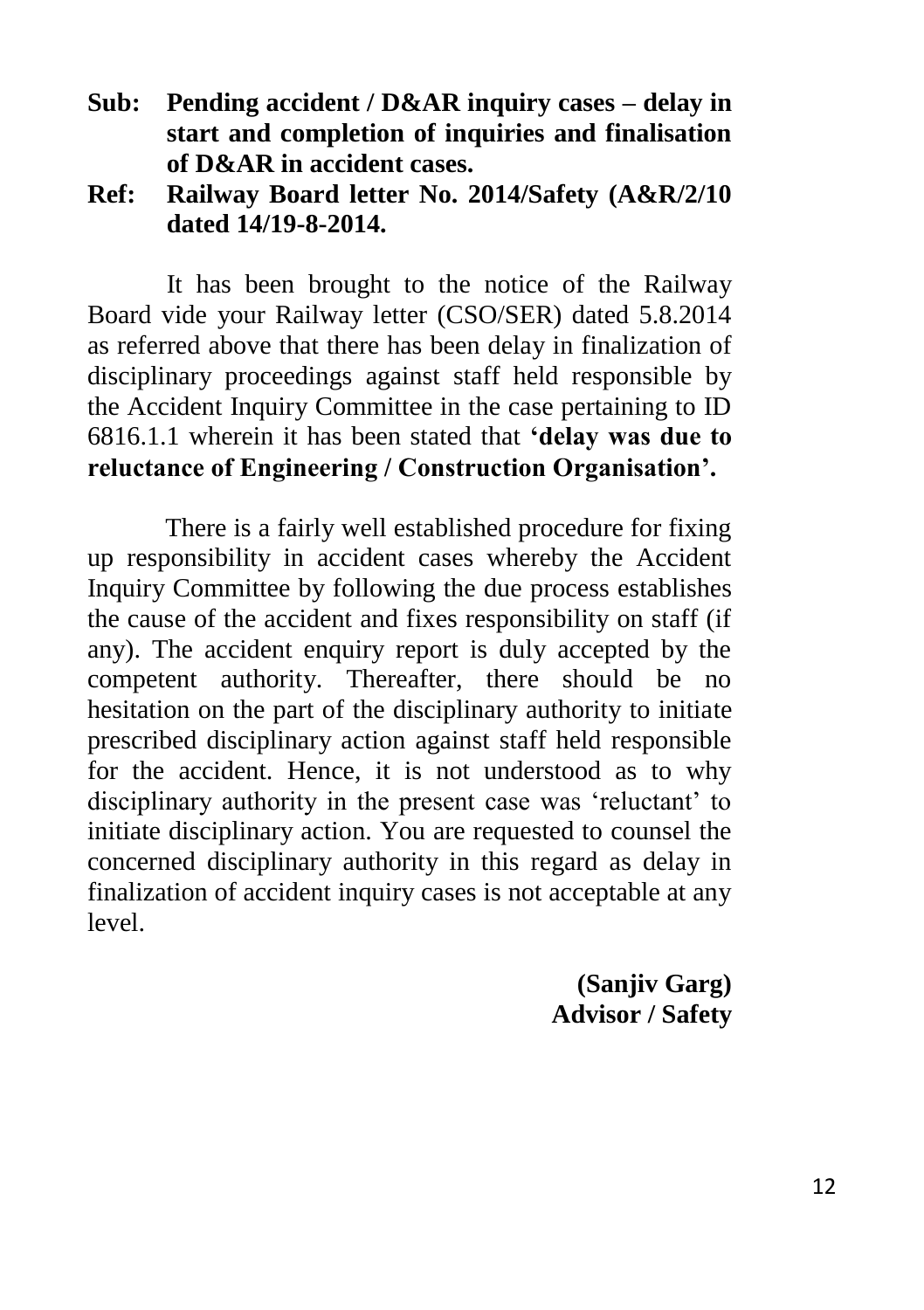**Sub: Functioning of VCD on locomotive.**

#### **Ref: Railway Board letter No. 2014/Safety (DM)/7/1 dated 25.8.2014.**

VCD (Vigilance Control Device) is provided on the locomotive to monitor the alertness of the LP through multiresetting system which gets reset by specified normal operational activities of the crew, in addition to the acknowledgement of the push button provided for crew. In absence of normal driving functioning or acknowledgement at specified intervals the device will activate emergency brake application after due audio / visual warning.

There were incidences of SPAD / collision reported to Board by Zonal Railways due to lack of alertness of crew and VCD was found to be in isolated condition. These cases could have been avoided, if VCD were in working condition.

In view of the above, Zonal Railways are advised to ensure that;

- 1. No locomotive should be turned out from the shed with VCD in defective / isolated condition
- 2. On run, if VCD becomes defective, LP should isolate the VCD only after getting an authorization to do so from the PCOR / TLC.
- 3. If the VCD gets defective / isolated on run, the locomotive should be declared as failed at loco changing point or destination.
- 4. Loco Sheds should thoroughly investigate the reasons for VCD malfunctioning or becoming defective on run and initiate corrective action.

To monitor the activation of VCD on run, the following procedure should be followed over the Zonal Railways;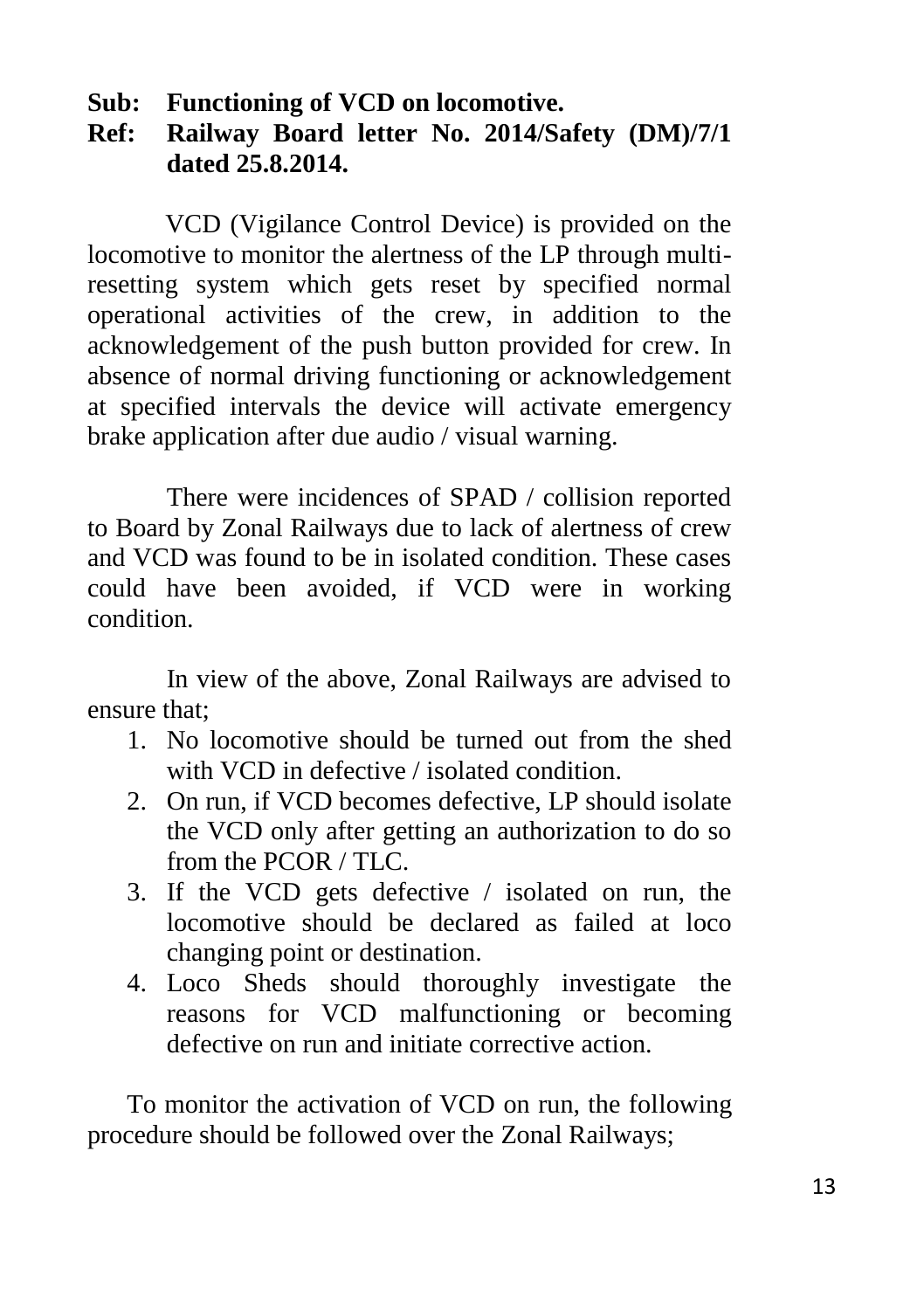- 1. In all locomotives VCD counter should be provided.
- 2. At the time of taking over charge and handing over charge of the locomotive, the crew should record the VCD counter numbers in the loco repair book.
- 3. On arrival at the Shed, the crew involved in the VCD activation on run should be identified and the concerned controlling officer for corrective action should be advised accordingly by the Loco Shed.

Compliance of the above instructions should be closely monitored at both Divisional and Zonal Headquarters Officers level.

**This letter is issued with the approval of Railway Board (MT, MM & ML).**

> **(Sanjiv Garg) Advisor / Safety**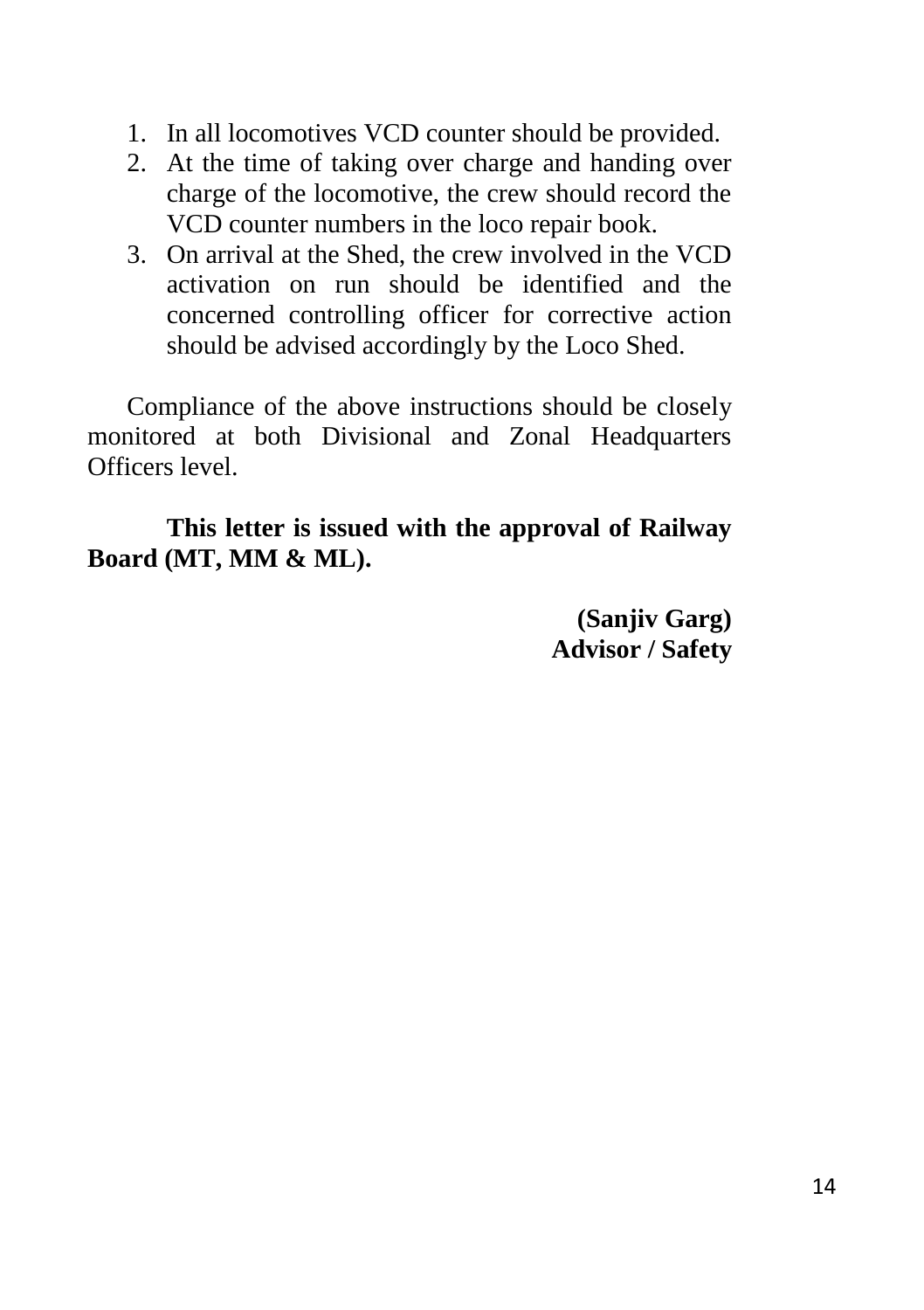- **Sub: Minutes of the meeting on safety held by Member Traffic.**
- **Ref: Railway Board letter No. 2014/Safety (A&R)/14/4 dated 31.7.2014.**

Board (MT) in its safety review meeting held on 07.7.201 as decided as under;

#### "**CSOs should be directed to analyse each accident in detail and send their analysis along with a copy of the accident report to Board".**

CSOs may please seen for compliance, analysis of consequential train accidents may please be furnished to Board's office in respect of consequential accidents which took place during the current year i.e., from  $1<sup>st</sup>$  April 214 onwards. Railways reply may please be furnished on FAX No. 011-23382638 as well as on SMDMS.

> **(Ashish Kumar) Director / Safety-II**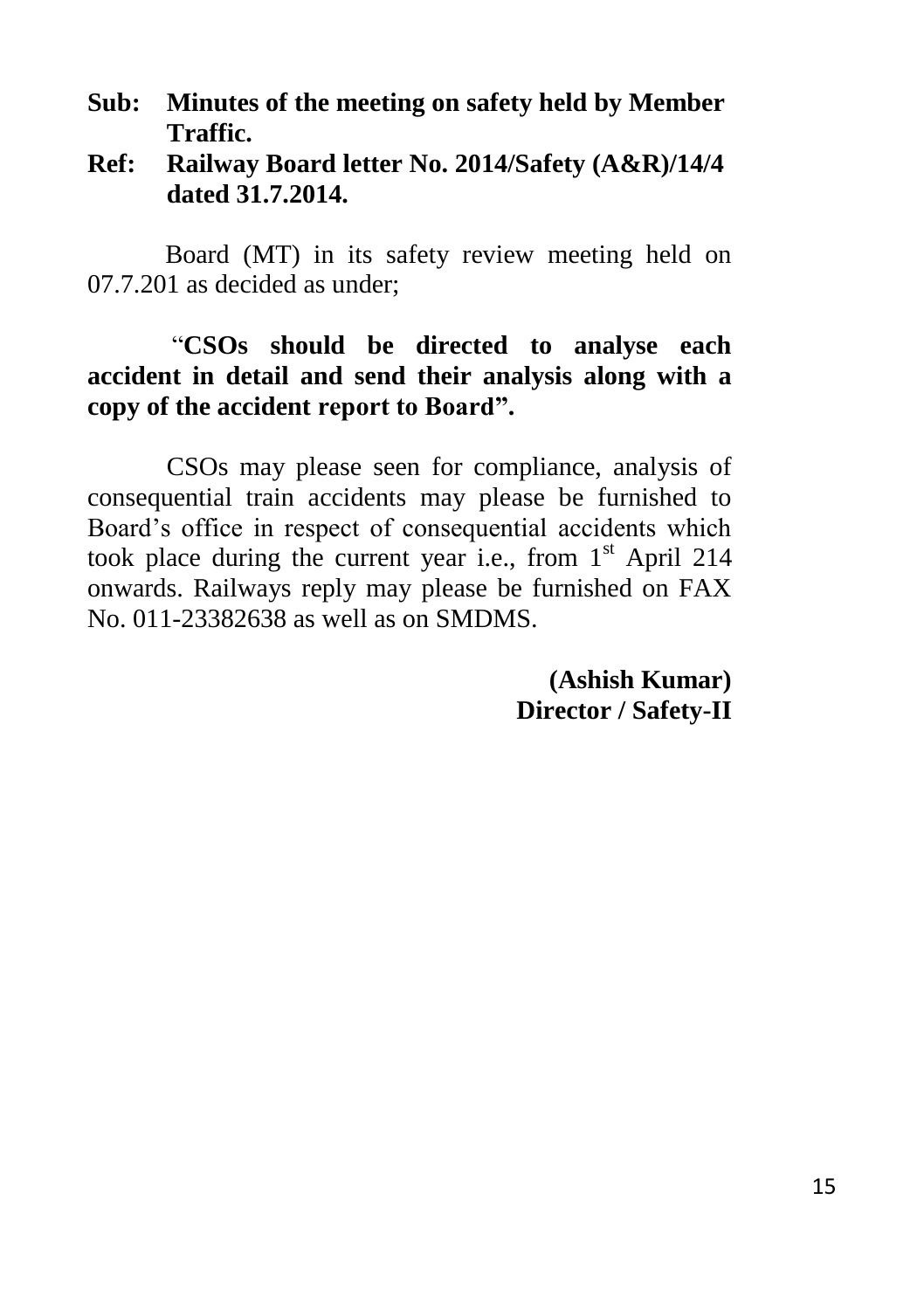# **Section "B"**

# **Some important rules – Private Number (BWM)**

# **Private Number (PN:)**

- a. Two PN sheets shall be supplied and they shall be numbered and signed by the TI. The PN sheet shall be kept under the personal custody of the SM.
- b. PN shall be given for each train when line clear is granted. Both the SMs shall record the PN given and received for the train in the respective TSRs. When a number is allotted to a train, it shall be scored out with a line drawn horizontally through it. If a PN is allotted to a train the running of which is subsequently cancelled, the same PN shall not be reallotted to any succeeding train.
- c. If the next number to be used is the same as the one last issued, the sender shall cancel the number and issue the next number. The SM at the receiving end shall be held responsible for seeing that no two consecutive PNs are received from the same station giving line clear.
- d. Each sheet when exhausted, shall be sent in a sealed cover to the TI of the section who shall replace with the fresh one.
- e. Only one sheet shall be in use at a time. Care shall be taken to see that adjacent stations are supplied with different series. Not more than two PN sheets shall be available with staff on duty and the PN sheets shall be serially numbered.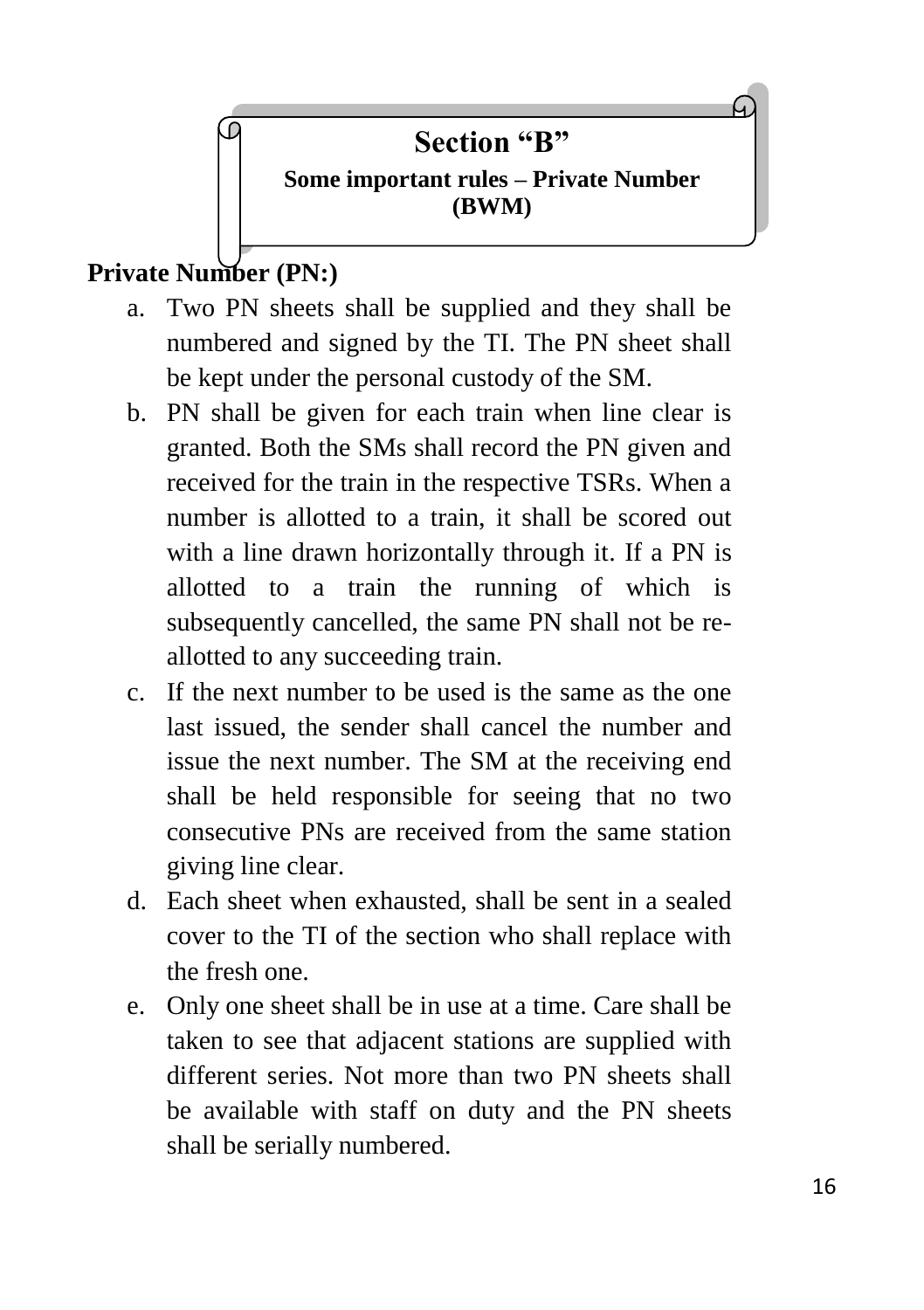- f. TI or any other inspecting official shall see that PNs are scored out correctly and that the train number and date are entered against each.
- g. When the PN sheet is lost or mislaid, the SM shall utilize, if available, the PN sheet supplied for future use. The SM shall also immediately write to the TI for fresh one.
- h. Used PN sheets shall be preserved for 6 months after the half year in which they are completed and after that they shall be treated as old records and disposed off.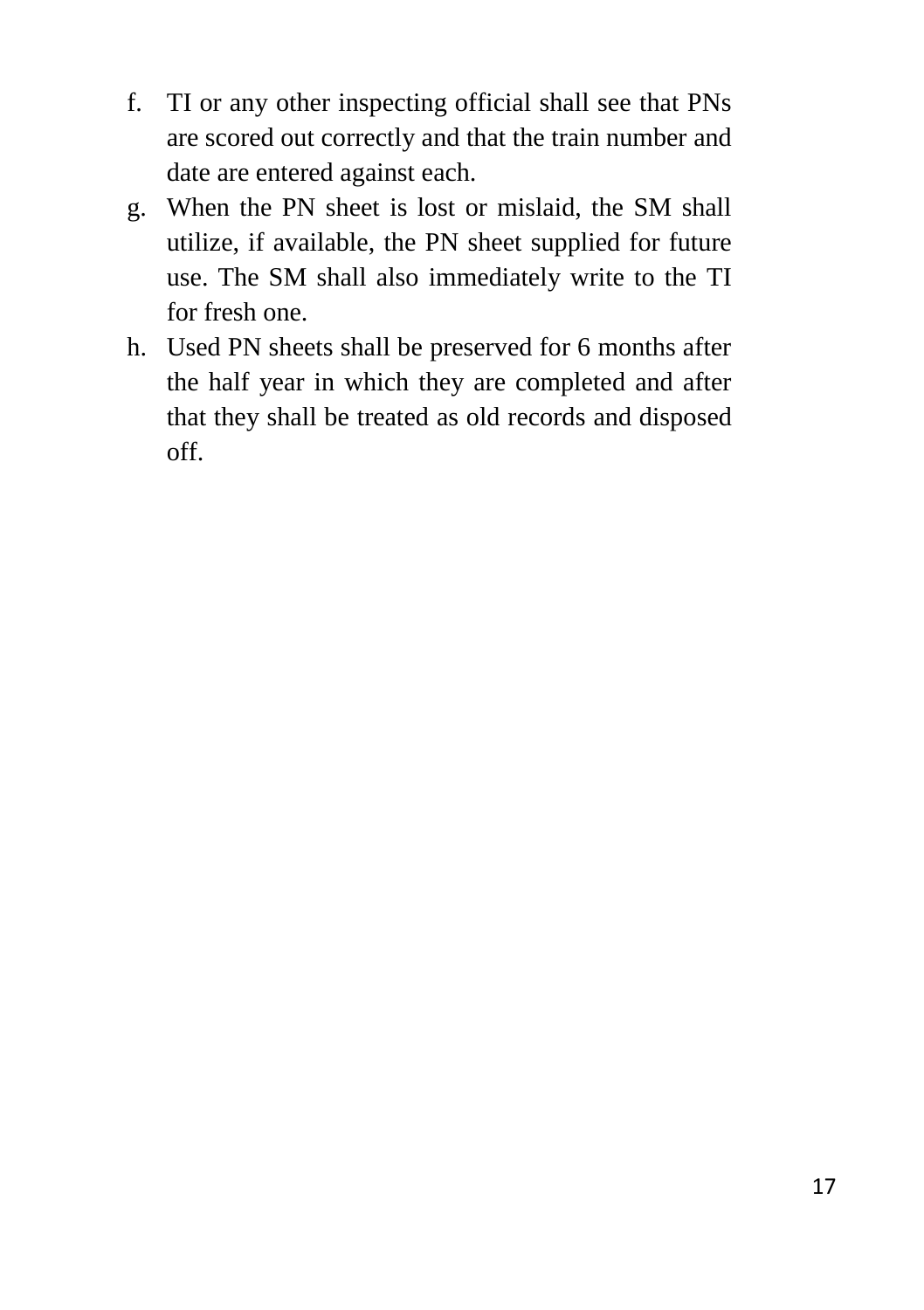**Section "C" Latest Amendments**

**Sub:- Amendment Slip No.12 to G&SR – 2010**

\* \* \* \*

The following modification to GRs & SRs has been given for implementation.

This Amendment supersede advance correction slip No.12 (item No.1 & 2) issued vide this office letter of even No. dated 01.03.2013 and . 23.04.2013

# **Item No.1: GR 3.83. is modified as follows:**

- GR 3.83. Assistance of the engine crew regarding signals.—
	- (1) The Loco Pilot **and** Assistant Loco Pilot, as the case may be, shall identify each signal affecting the movement of the train as soon as it becomes visible. They shall call out the aspects of the signals to each other.
	- (2) The Assistant Loco Pilot shall, when not otherwise engaged, assist the Loco Pilot in exchanging signals as required.
	- (3) The provisions of sub-rules (1) and (2) shall, in no way, absolve the Loco Pilot of his responsibility in respect of observance of and compliance with the signals.

# **Item No.2: SR 4.65.1.4 is modified as follows:**

SR 4.65.1.4 Competency Certificate for persons authorised to drive tamping machine:

All self propelled track machines shall be treated as a train for all purposes.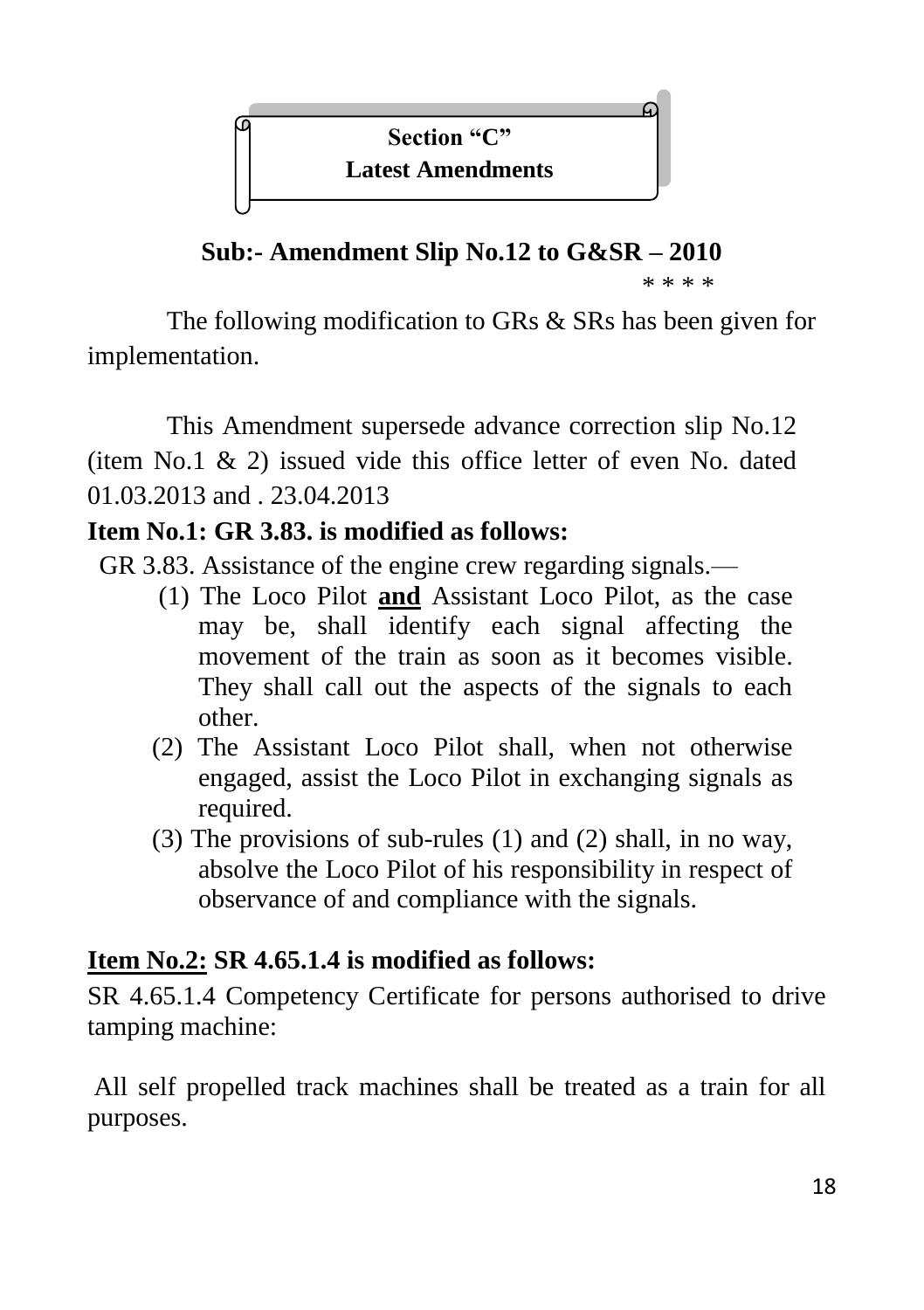- **(i)** No person shall be permitted to drive any type of track machine unless he has undergone stipulated training and passed the examination at ZRTI/MLY in General and Subsidiary Rules. A Technical Competency Certificate shall be issued by Dy.CE/Track Machines or any other Competent Engineering Officer nominated by PCE.
- **(ii)** The certificate shall be valid for 3 years unless revalidated after undergoing a refresher course at ZRTI.
- **(iii)** He shall possess a certificate of medical fitness issued by a Railway Medical Officer as prescribed for train Loco pilots.

### **Item No.3: SR 4.50.1 in S.No. 9 Add the Following as (h) after (g) :**

#### **(h) approaching level crossing from repeater whistle board wherever provided at a distance of 250 m short of Level Crossing.**

#### **Item No.4: SR** 4.50.3 **is modified as follows:**

SR 4.50.3 Whistle Boards are provided at a distance of 600 metres on the approaches to all unmanned level crossings and on the approaches to such manned level crossing gates outside station limits where a clear view of the line from the level crossing gate is not available. It should be reduced to 350 metres in case of unmanned level crossings on single line section where visibility is clear. Loco Pilots of trains, on noticing whistle boards shall sound their engine whistle intermittently long from the time they approach a whistle board till they pass the relevant level crossing / LC Gate. **At unmanned level crossings wherever repeater whistle boards have been provided at a distance of 250 mtrs short of level crossings, Loco Pilot shall continuously give engine whistle from the repeater whistle board.**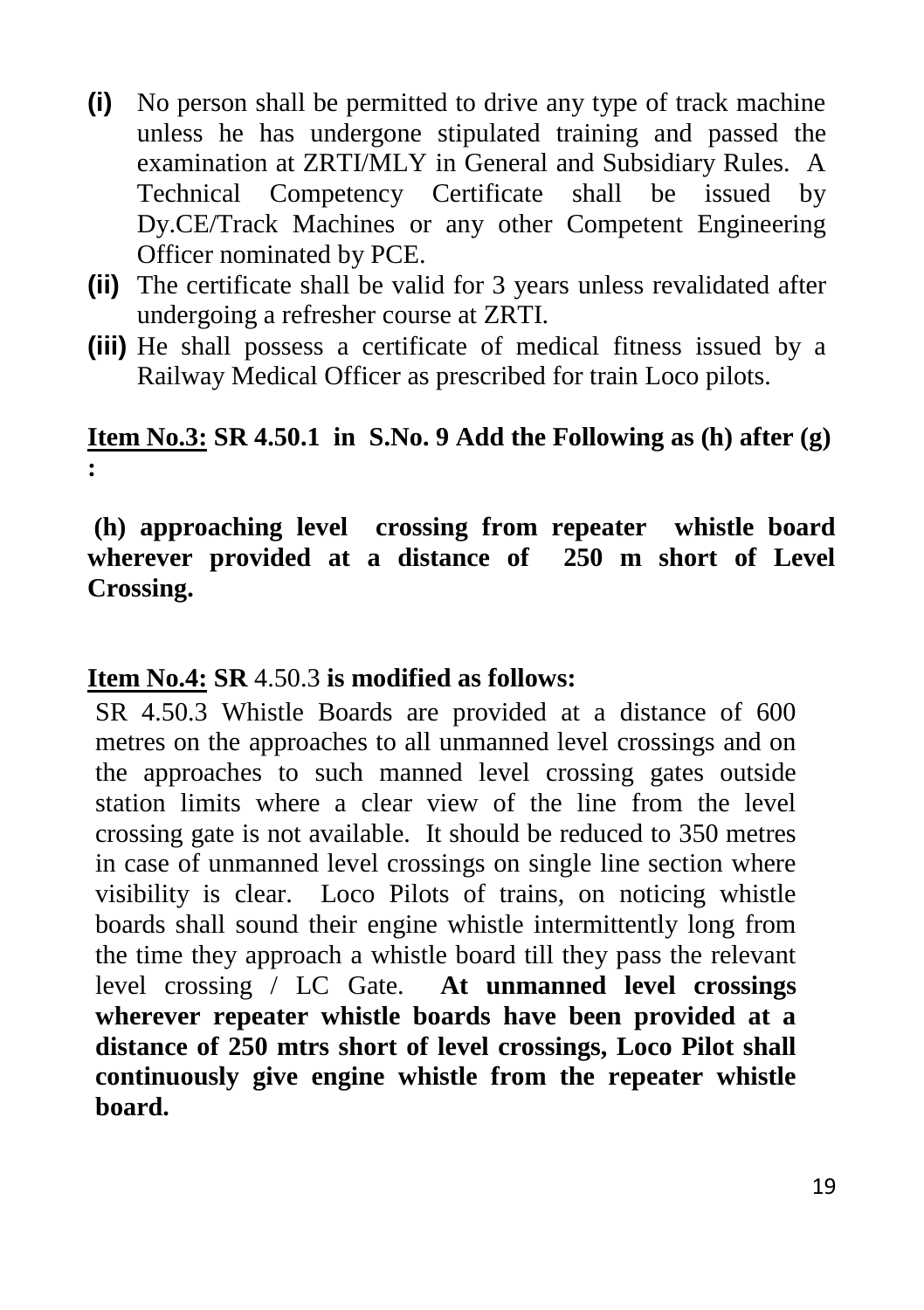**Item No.5: Para No 9.5.1(ii) of** Appendix-VIII **is modified as follows:**

9.5.1. Conditions for attaching of dead locomotive-

**ii) Escorting of dead locomotive attached to freight and passenger carrying trains is not necessary if the brakes are fully operational and the dead locomotive is attached next to the train engine. The dead locomotive is to be escorted by competent person not lower than Assistant Loco Pilot when attached in the rear of the brake van or has defect in under gear equipment.**

**Item No.6: Para No 9.5.2 of** Appendix-VIII **is modified as follows :**

9.5.2. **Attaching/hauling of dead locomotives by passenger trains:**

**v) Dead locomotive can be attached to Mail / Express train including super fast trains but excluding Rajdhani and Shatabdi / Duranto trains.**

This is issued with the approval of the Competent Authority.

Necessary printed page replacement correction to the relevant pages will be issued later.

All concerned may please be notified.

for Chief Operations Manager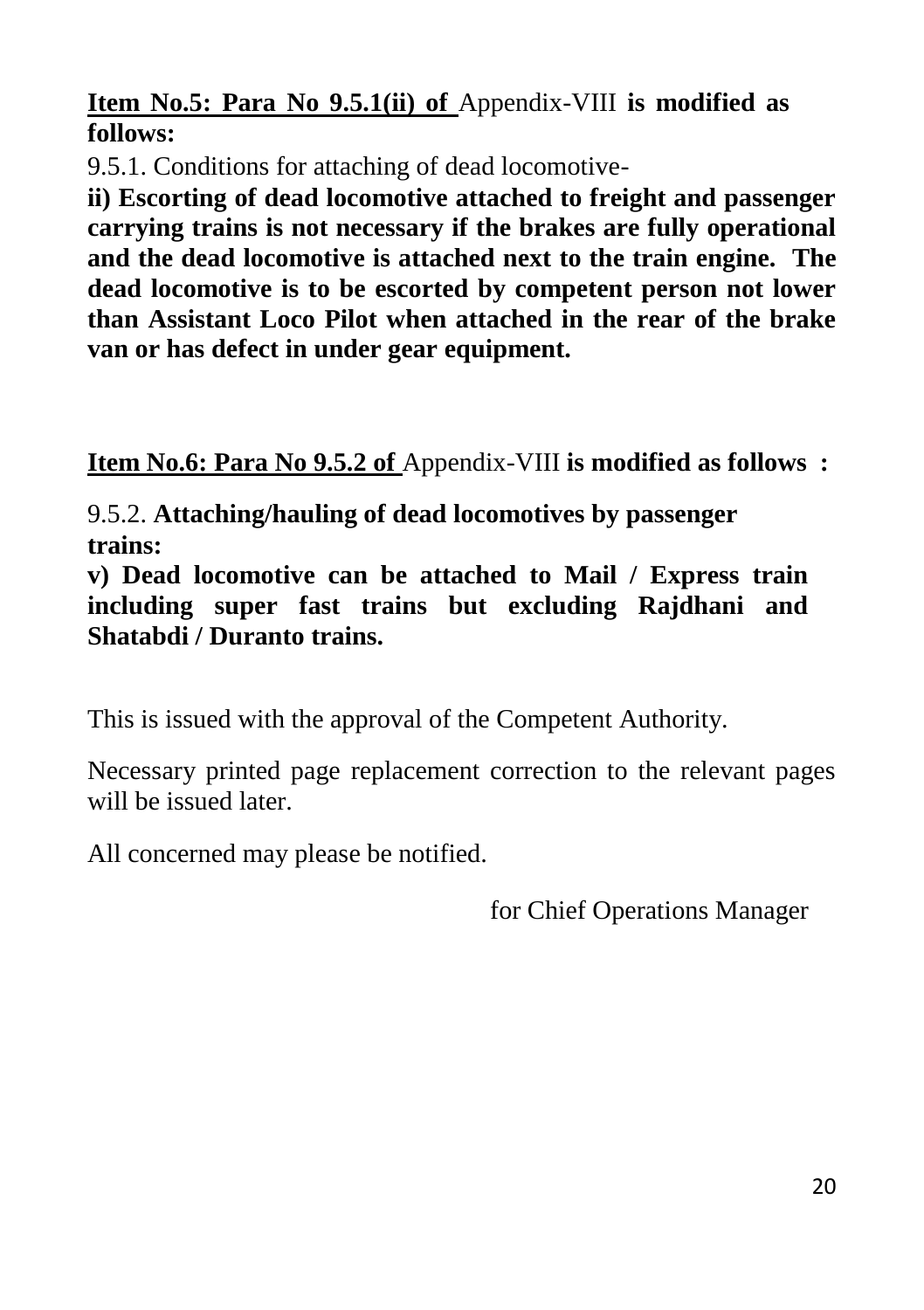#### **Sub:- Amendment Slip No.13 to G&SR – 2010**

\* \* \*

The following modification to SRs has been given for implementation.

#### **Item No.1: SR 15.18.1.3 is modified as follows:**

**15.18.1.3** Cycle trollies or trollies which are propelled by pedaling instead of pushing, and **Light Motor trollies/Moped trollies/scooter trollies are driven by a motor**. **They may be** pushed when necessary, but not pulled. Cycle trollies and **Light Motor trollies/ Moped trollies/scooter trollies** are so designed as to be capable of being removed from the track by two men. Seats should also be provided in Cycle trollies and **Light Motor trollies/Moped trollies/scooter trollies** for at least one person other than the person or persons pedaling or driving to sit facing towards the rear continuously to give adequate warning of approaching trains.

#### **Item No.2: SR 15.18.1.5 is modified as follows;**

**1.5 Light Motor trollies/ Moped trollies/scooter trollies shall be treated as Motor trollies in all respects for the purpose of these rules except where otherwise provided for.**

**Cycle trollies shall be treated as push trollies for all purposes.**

#### **Item No.3: Delete 15.23.3.1 and 2 and add the following as 15.26.3:**

#### **SR 15.26.3. Working under block protection:**

During day, when the visibility is not clear and during night a push trolly shall work only under block protection.

#### **Item No.4: Delete 15.26.4.1 and 2 and add the following as 15.24.4:**

#### **15.26.4. Speed of trollies:**

The speed of a trolly or cycle trolly shall not exceed 15 KMPH.

#### **Item No.5: SR 15.26.8 & 15.26.9 are modified as follows:**

#### **15.26.8. Spring points/Catch siding:**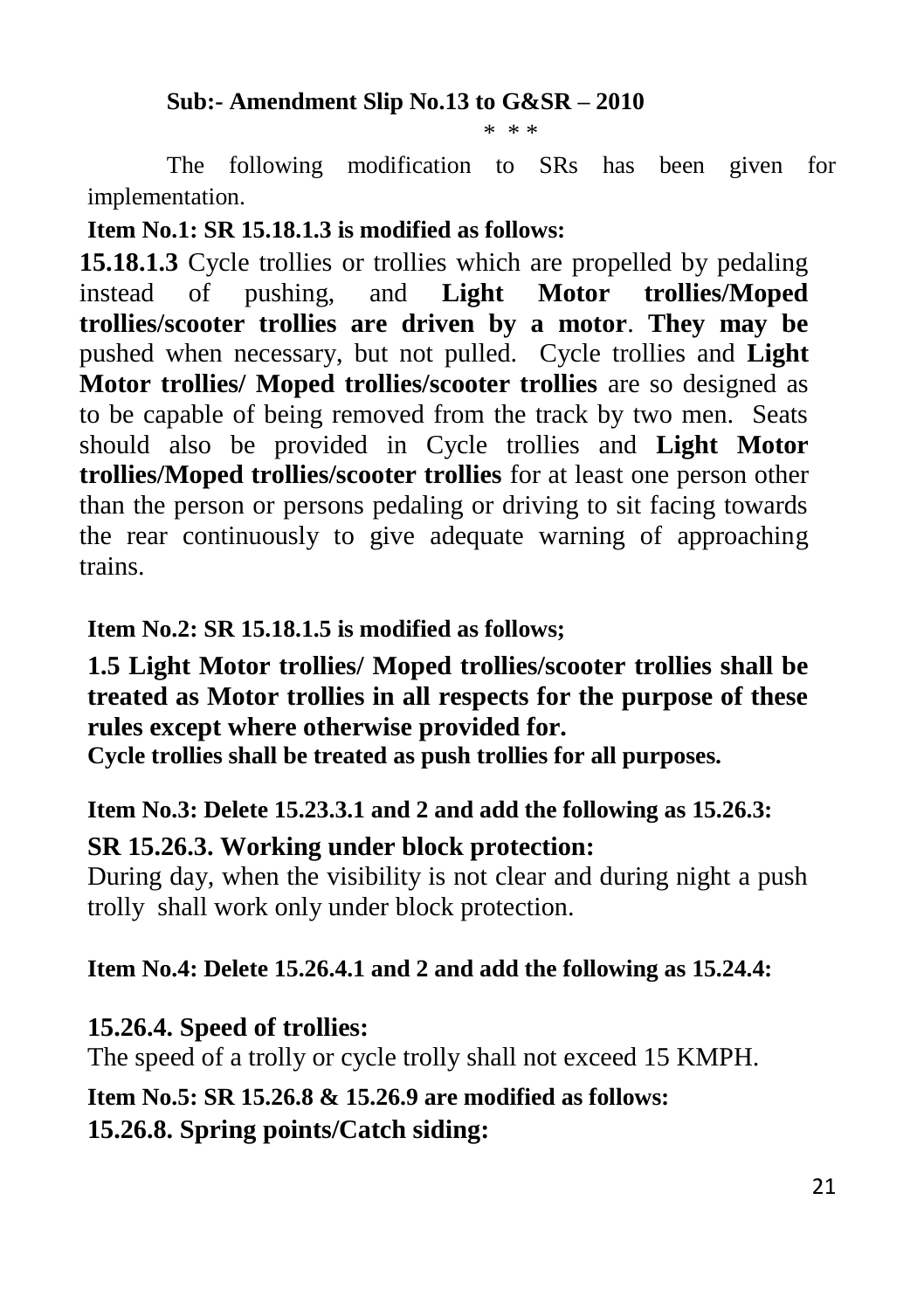The official in-charge of the **Light Motor trollies/ Moped trollies/ scooter trollies** shall stop short of the spring/ catch siding points, lift it off the track, if necessary and place it on the correct line, before proceeding further.

9. The Official in-charge of the **Light Motor trollies/Moped trollies/scooter trollies**, while approaching level crossings, shall look out for the road traffic and ensure safe passage for his cycle / moped trolly.

This is issued with the approval of the Competent Authority.

Necessary printed page replacement correction to the relevant pages will be issued later.

All concerned may please be notified.

for Chief Operations Manager

**\*\*\*\***

**Section "D" Checklist - ART & MRV**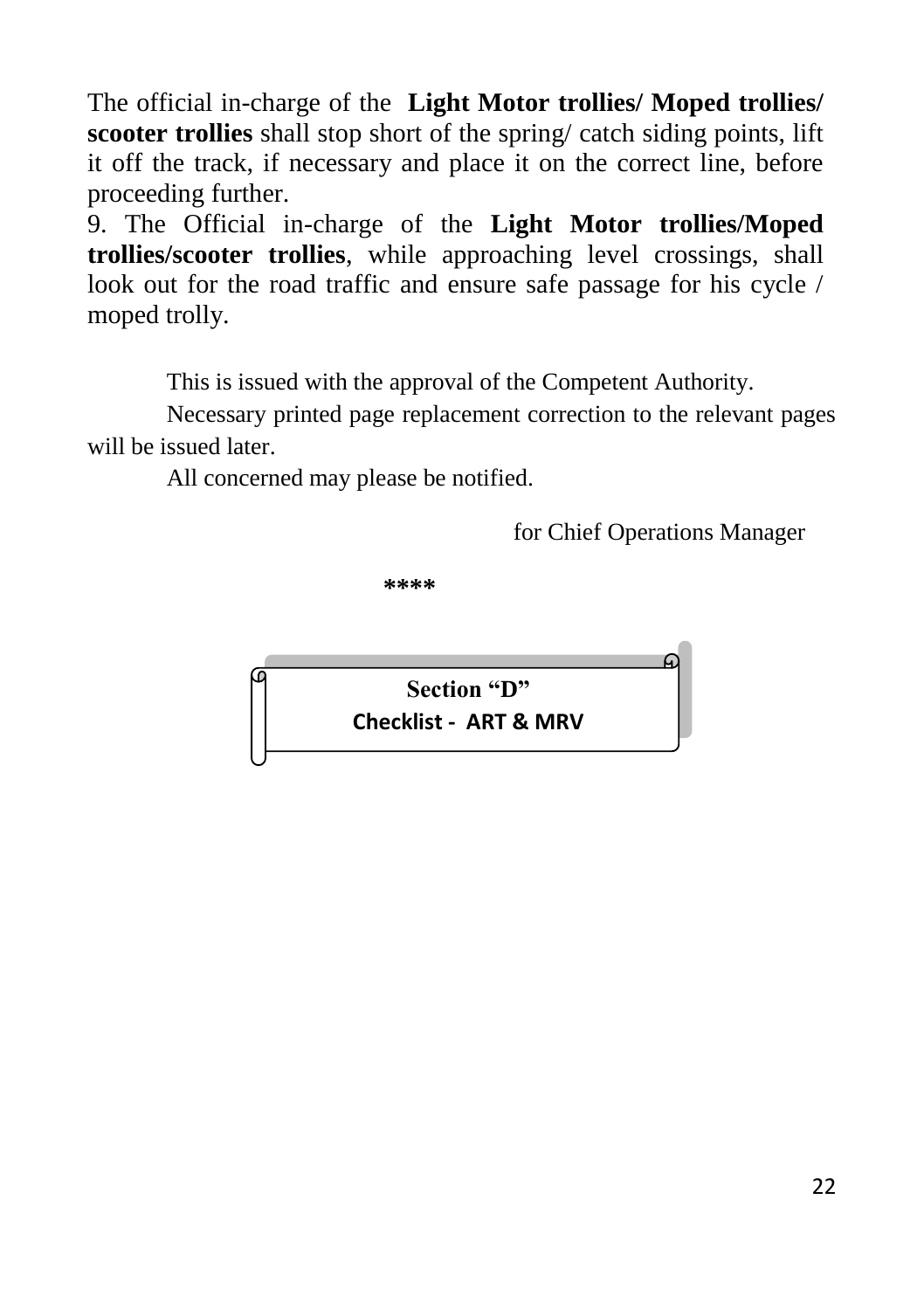| <b>ASPECTS TO BE CHECKED ON ART/MRV</b> |                                                                                                                                                                                                                         |  |  |  |  |  |  |  |
|-----------------------------------------|-------------------------------------------------------------------------------------------------------------------------------------------------------------------------------------------------------------------------|--|--|--|--|--|--|--|
| $\mathbf{1}$                            | Complete ART formation is to be stabled<br>in one hook and the double entry facility to<br>be made available for all ARTs to facilitate<br>quick turn out.                                                              |  |  |  |  |  |  |  |
| $\overline{2}$                          | The full-fledged Disaster Management<br>exercise to be organized periodically to<br>have the practical experience to ART<br>nominated staff.                                                                            |  |  |  |  |  |  |  |
| $\overline{\mathbf{3}}$                 | Hydraulic re-railing equipment, running of<br>power pack under load and no load<br>condition and test the jacks for its efficient<br>working.                                                                           |  |  |  |  |  |  |  |
| 4                                       | Condition of wire ropes and rope test<br>certificate.                                                                                                                                                                   |  |  |  |  |  |  |  |
| 5                                       | Check LPG lamps whether they are<br>properly burning, spare mantles available<br>or not.                                                                                                                                |  |  |  |  |  |  |  |
| 6                                       | Check working of hydraulic and electrical<br>cold-cutting<br>operated<br>equipment,<br>availability of spares and maintenance of<br>tools, ask for demonstration and see<br>whether staff is conversant with its usage. |  |  |  |  |  |  |  |
| 7                                       | Fire extinguishers general condition and<br>next refilling date.                                                                                                                                                        |  |  |  |  |  |  |  |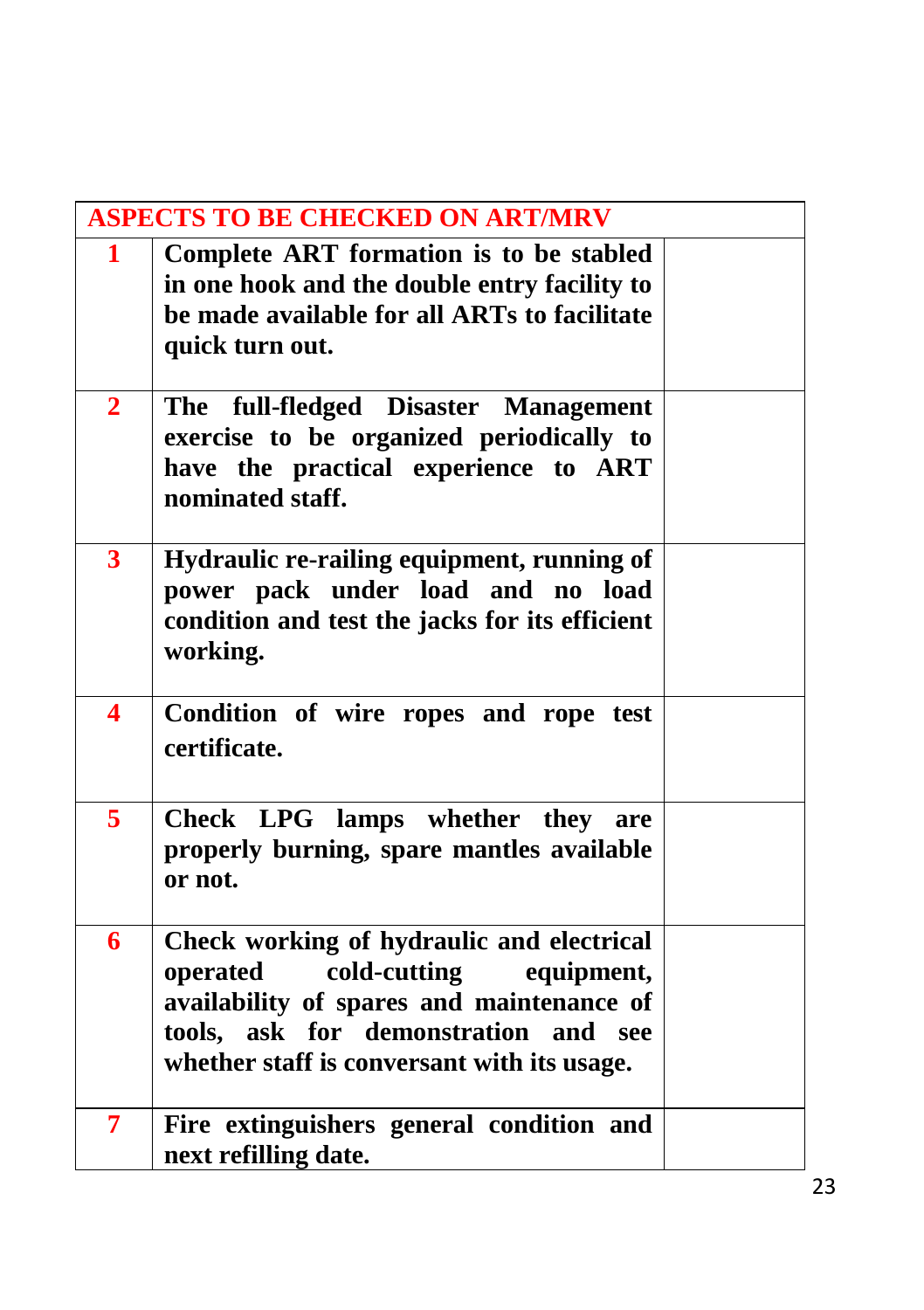| 8  | Check whether staff know as to how to use<br>the fire extinguisher.                                                                                              |  |
|----|------------------------------------------------------------------------------------------------------------------------------------------------------------------|--|
| 9  | Detonators availability and its due date.                                                                                                                        |  |
| 10 | Check whether wooden/iron wedges are<br>available in all the coaches.                                                                                            |  |
| 11 | Check all the measuring instruments and<br>gauges are kept as per the requirement.<br>Check whether the calibration dates are<br>due.                            |  |
| 12 | Check whether standard items list display<br>board is provided with location plan by the<br>Mechanical, S&T, Engineering, Electrical<br>and Medical Departments. |  |
| 13 | Check the compliance of last inspections.                                                                                                                        |  |
| 14 | Check AMC is available for critical items<br>like HRE, HRD, and inflatable lights etc.                                                                           |  |
| 15 | Check whether joint inspections<br>are<br>carried out as per schedule.                                                                                           |  |
| 16 | Check whether mock drills are conducted<br>or not and number of staff present during<br>mock drill                                                               |  |
| 17 | Availability of spare kits for all types of<br>jacks.                                                                                                            |  |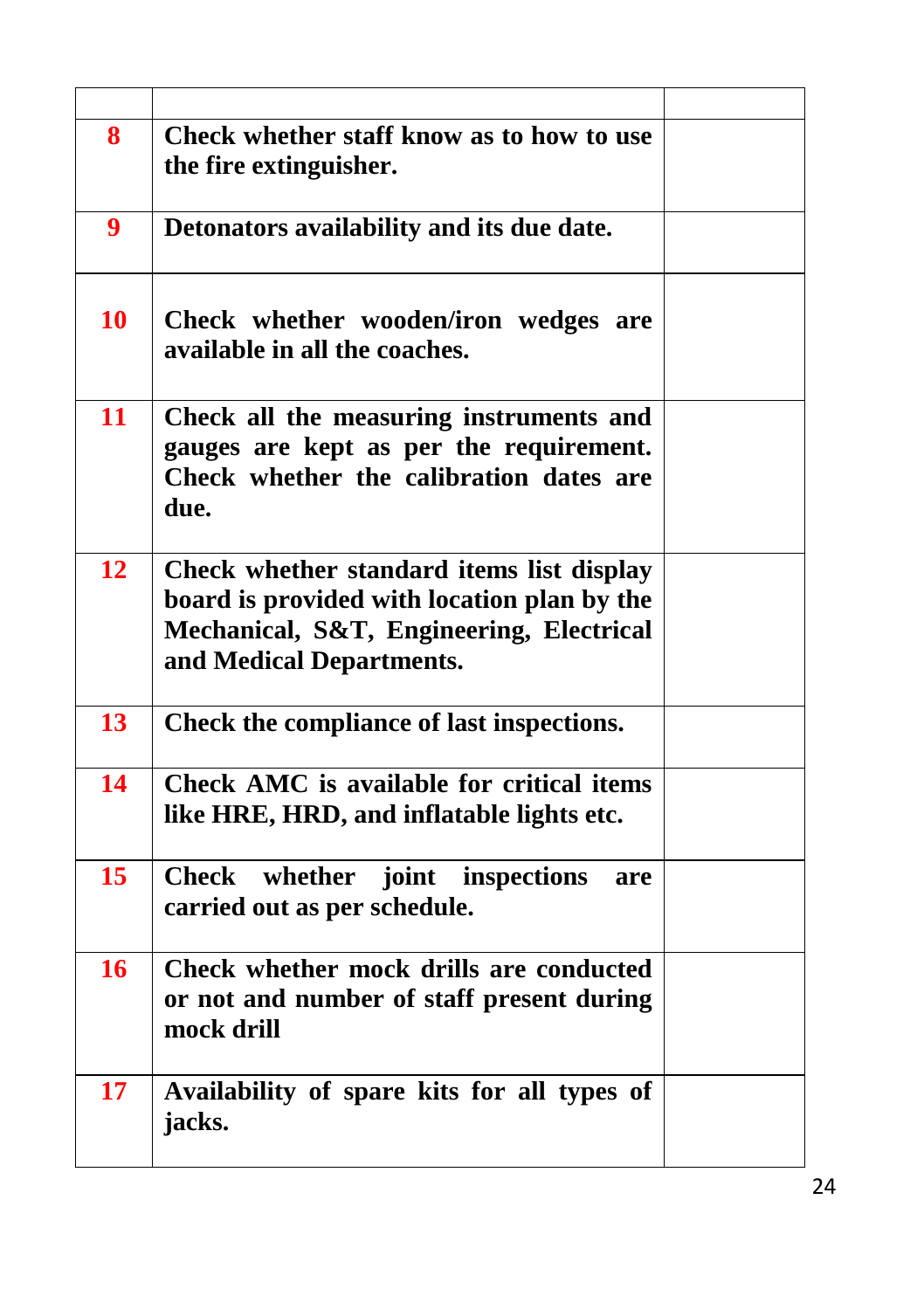| 18        | Functioning of inflatable air-bags.           |  |
|-----------|-----------------------------------------------|--|
| 19        | Whether AMC is available for HRE $\&$<br>HRD? |  |
| <b>20</b> | Any other observations                        |  |

**\*\*\*\***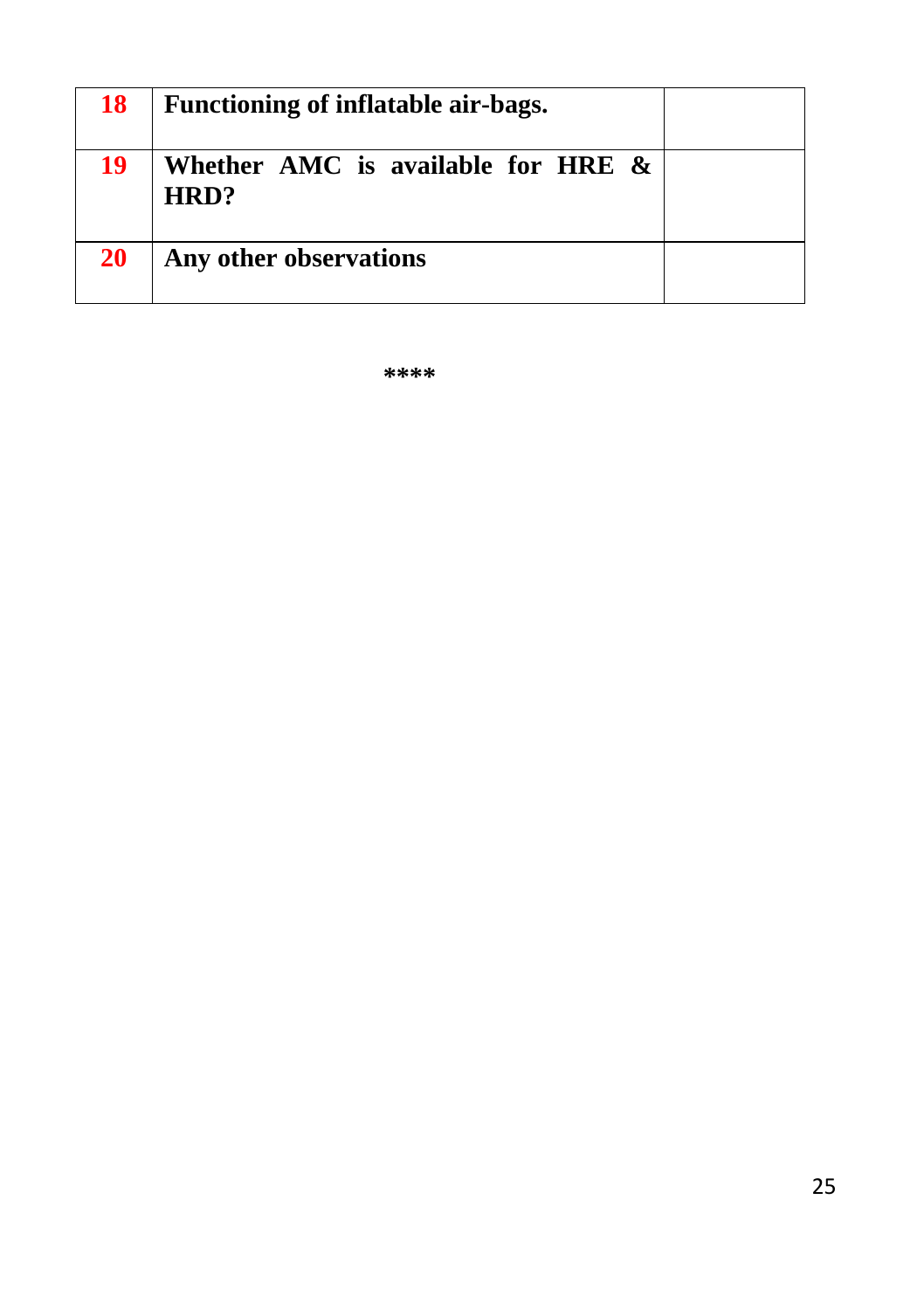#### **Section "E"**

#### **Accident cases**

**1. Brief of the accident:** On **21st July 2014, at 08.07 hours, when Train No. 12650 NZM – YPR Karnataka Sampark Kranthi Express was on run between KCG – FM stations of HYB Division, train parted in two portions between S-8 and S-7 (5th from TE) at KM 12/10.**

**Cause**: The headstock of the Coach No. SWR WGSCN 95244 – PEV end worked out due to lack of fusion and lack of penetration in the weld of centre plate to inner headstock. During the headstock replacement in POH in 2008 at MYS Workshop in SW Railway, repairs were not carried out as per welding practice which resulted in welding joint strength reduced and failure has taken place in service which resulted in train parting.

#### **Matters brought to light**: NIL

**Staff held responsible:** CWM/MYS Workshop staff of SW Railway. **Suggestions and recommendations:** 

- a. RDSO needs to specify the guidelines and procedure for inspection of welding joint for headstock apart from corrosion repairs during IOH and POH schedules in the Shops.
- b. After carrying out the corrosion repairs to underframe headstock during POH, guidelines from RDSO is needed for conducting load test in Workshop.
- **2. Brief of the accident: SNF Station** On  $10^{th}$  August 2014, at 13.00 hours,  $10$  BOBYNL  $+$  1 BV rolled back from sorting line No.2 to Steel Siding  $-1$  and hit the dead end and infringed the SNF – MLY bye-pass line and resulted into derailment of  $BV + 2$  wagons. The wagons escaped from the stabled location and travelled for about 1 KM before derailing at the dead end. On the previous day, i.e., on  $9<sup>th</sup>$  August, 24+1 BOBYNL (loaded with ballast) was received on GL-2 of SNF station and the train was further backed into sorting line No. 2. Out of 24 wagons, 14 loaded wagons were despatched to HYB at 02.00 hours of 10.8.2014 leaving the 10+1 wagons in stabled condition.

**Cause**: Due to improper stabling and securing precautions. **Staff held responsible:** 

- a. Sri. G. Tirupalli Das, Dy.SS / SNF
- b. Sri. B. Chandrasekhar, Pointsman / SNF
- c. Sri. R. Ajay Kumar, Pointsman / SNF
- d. Sri. T. Hanumanth, Assistant Pointsman / SNF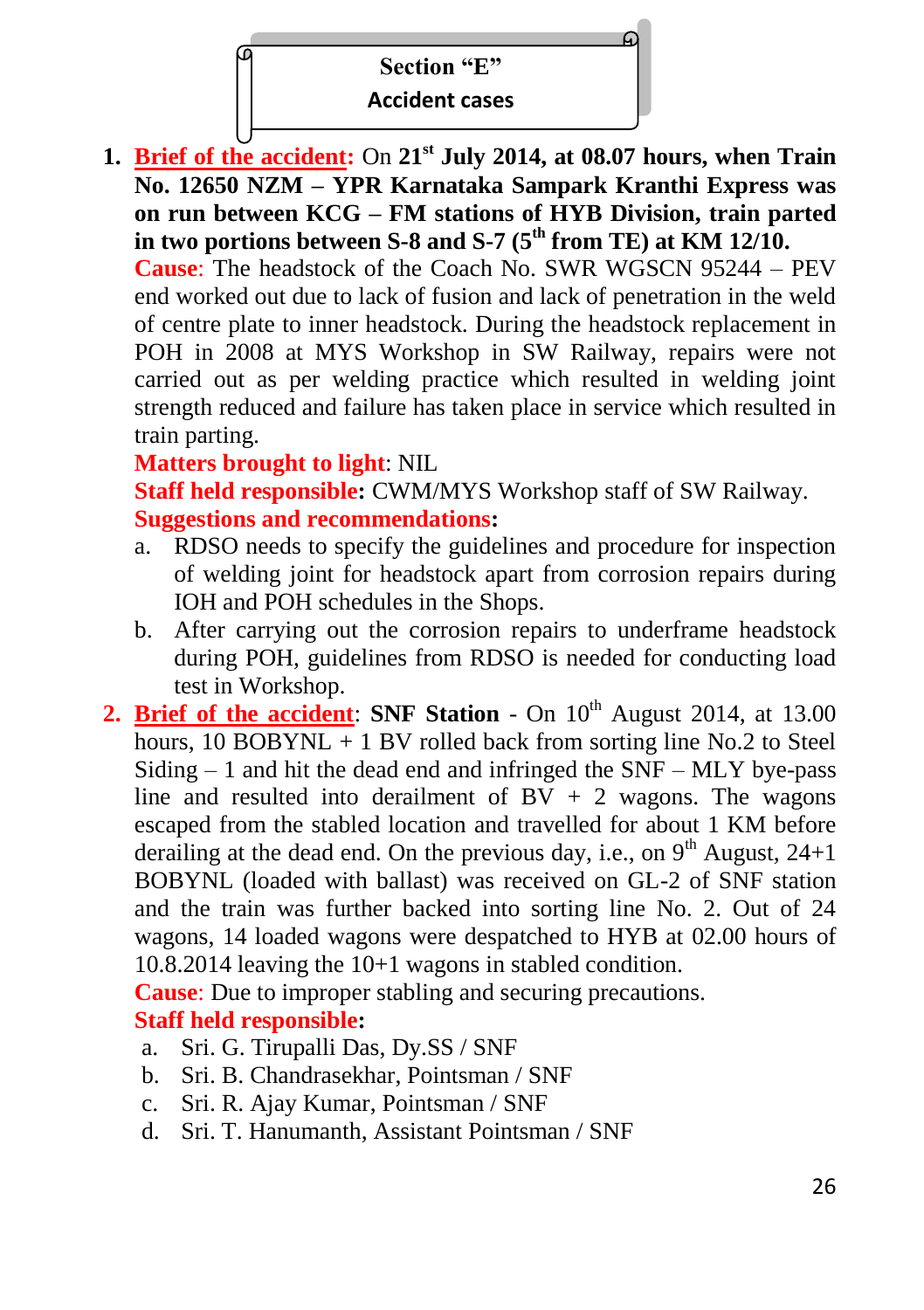3. **Brief of the accident:** On 20<sup>th</sup> August 2014, at 03.55 hours, KPCC Goods was despatched into RTPS Siding from Yadlapur station of GTL Division by taking 'off' Shunt Signal. After the clearance of the train beyond the Shunt Signal, the Dy.SS normalised the trap point, i.e., kept in 'open' position. LP of the train experienced inability to haul the load into the siding and hence, decided to back the train to pick up momentum. But, the train crew failed to ensure that the trap point is 'closed' before backing the train and as a result of that  $BV + 2$  wagons derailed.

**Cause:** Crew of the train backed the train without obtaining the prior permission of Dy.SS / YDLP and without ensuring the trap Point is closed.

**Staff held responsible:** LP, ALP & Guard of the train are held responsible.

4. **Brief of the accident:** On 22nd August 2014, Train No. 17405 (ADB – TPTY) Krishna Express arrived at MUE station at 00.25 hours. Loco reversal is essential to work the train towards SC direction. Accordingly, the Guard applied handbrake in the Guard Compartment of the incoming rear SLR and got down to get into the SLR at the other end of the formation (will now become working SLR). The Pointsman applied handbrake in the incoming front SLR before detaching the loco for reversal. Guard of the train changed his SLR and released the handbrake in the now working SLR (earlier front SLR) **but failed to release the handbrake of rear SLR which he worked the train from ADB to MUE.** Crew started the train after a detention of 40 minutes for loco reversal at MUE. SM/SVN which is immediately next to MUE noticed sparks emanating from the front SLR when the train was running through the station and alerted the crew on walkie-talkie who have stopped the train between SVN – UMRI and released the brake blocks and continued their journey. The loco crew also claimed that they have checked the next to engine SLR at DAB and found no unusual. When the train was received at NZB station, the Mechanical Staff who were on rolling 'in'/ 'out' duties noticed heavy sound in the vehicle and examined the coach at station which had developed flatness of 65mm and 3mm depth on the wheel of the front SLR. The coach was detached at NZB.

**Cause:** Non-ensuring of releasing of hand brakes before leaving MUE by the Guard of the train.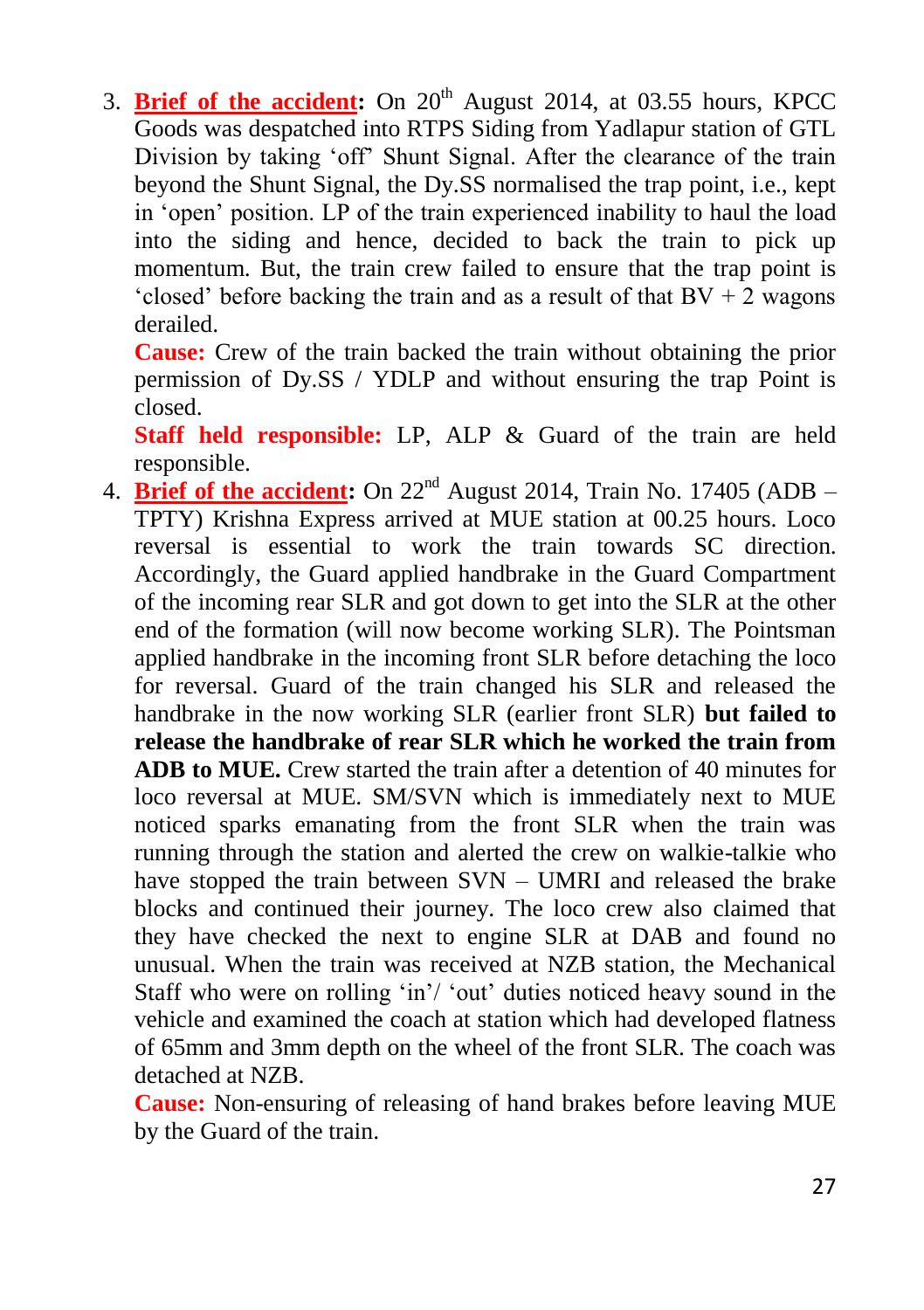**Staff held responsible:** Guard of the train Sri. Taher Hussain, PAU of NED Division who worked the train right from ADB to NZB for failing to ensure personally whether the handbrake of both SLRs are released when the train stopped at MUE for 40 minutes.

5. **Brief of the accident:** On 10<sup>th</sup> August 2014, DN 12797 Venkatadri Express (KCG – CTO) was received on non-platform line at Rajampet station of GTL Division. The train was having schedule stop at Rajampet. SM/Hastavaram taken line clear for Venkatadri Express from SM/RJP and accordingly the train entry was made in the TSR, **but SM/RJP mistook it as Goods train and hence made arrangement to receive it on Mainline which is non-platform line and given through signals after consulting SCOR.** LP of Venkatadri Express stopped the train on through signals and enquired SM/RJP who replied that he thought that it is Goods. After the departure of the train, SM/RJP gave arrival & departure timings to SCOR but did not bother to inform the 'all-concerned' whereas the Guard of the train gave 'all-concerned' message.

**Cause:** Miscommunication between two SMs and SCOR.

**Staff held responsible:** Sri. T. Balachandrudu, SM/HAQ and Sri. C. Subramani, Dy.CHC/GTL are held responsible.

6. **Brief of the accident: (SPAD)** On  $22<sup>nd</sup>$  August 2014, Train No. 12850 Down SC – SHM Express was signalled for reception onto DN Mainline at Kovvur station by the Station Master at 14.01 hours by taking 'off' DN Home Signal to 'caution' aspect since the block section ahead is still occupied by Simhadri Express. LP of the train is supposed to come and stop near the DN Mainline Starter Signal for clearance of Simhadri Express. **But the LP of the train passed Starter Signal at 'on' and stopped after passing a length of engine + 4 coaches.**

**Cause:** Late reaction and late application of brakes.

**Other matters brought to light:** Home Signal was passed at 14.06 hours at a speed of 83 KMPH and DN Mainline Starter Signal at 14.07 hours at a speed of 54 KMPH as per the analysis made from the datalogger report.

**Staff held responsible:** Sri, S. K. Osman, LP /BZA & Sri. K. V. Narayana, ALP / BZA.

7. **Brief of the accident: (SPAD)** On 25<sup>th</sup> August 2014, SM/SKP issued PLCT + T. 369 (3b) to pass DN LSS and DN IB Signals (between SKP-NPL) at 'on' position due to failure to the LP of DN 17319 UBL – SC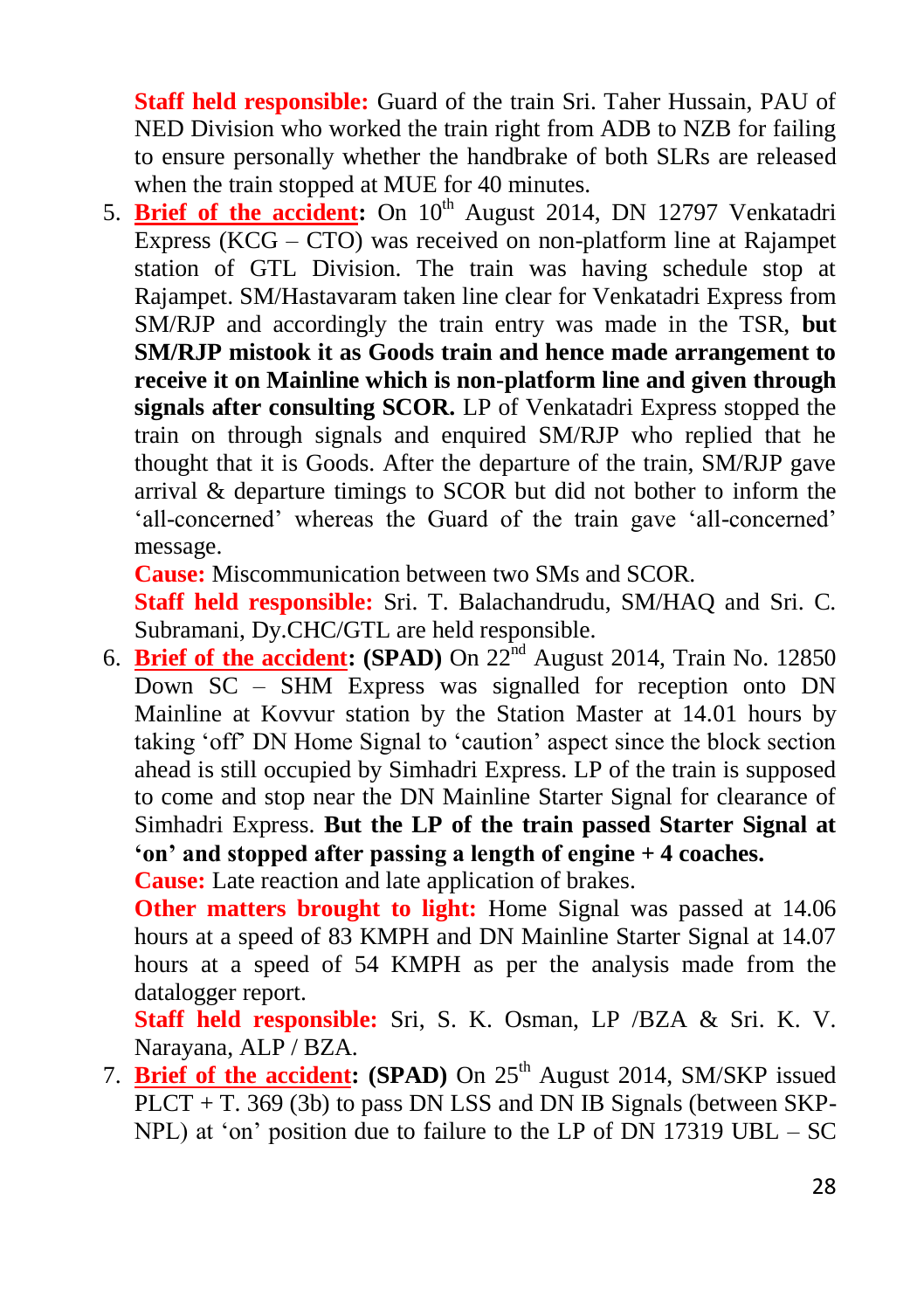Express**.** After obtaining the documents, the LP started his train at 10.38 hours and passed the DN LSS + DN IBS at 'on' **but, the LP also ignored the Gate Stop Signal of LC Gate No.22/E at 'on' and passed the LC Gate in 'open' condition.** Gateman of LC Gate No.22/E complained about this to SM/NPL who in turn intimated SM/LPI to stop the train and enquire. The train was stopped at LPI and fresh crew has relieved them to work the train to SC.

**Cause:** Failure of LP to obey the 'stop' aspect of LC Gate Signal and ignoring the presence of LC Gate. He mistook that the given documents permit him to pass all signals between SKP-NPL at 'on'.

**Other matters brought to light:** Block instrument replacement work is programmed and permitted by SCOR because of which PLCT was issued. SM/SKP obtained line clear at 10.20 hours for this train and informed Gateman of LC Gate No. 22 at 10.25 hours much ahead of the arrival of train (train arrived at 10.37 and left at 10.38). Gateman closed the gate and took 'off' Gate Stop Signal for 17319. Gateman took oral permission from SM for a nature call and after returning, he came to know that the train has not yet passed and hence, asked permission of SM to put back the Gate Signal and 'open' the gate for clearing the road traffic. **But, the Gateman after clearing the road traffic failed to close the gate and take 'off' Gate Signal again for the train. Staff held responsible:** Sri. Xavier Cruze, LP/SC, Sri. Sanjay Kumar, ALP/SC and Sri. V. Ramesh, Gateman of LC Gate No. 22/E.

8. **Brief of the accident:** On 29<sup>th</sup> August 2014, at 11.30 hours, a dead loco No. 11449 which was on Road No.4 of TPTY station of GTL Division was asked to be cranked and then bring the empty rake of 17430 Rayalaseema rake from pitline towards RU end onto platform. Accordingly, the LP/Shunter took charge of the dead loco and cranked the loco which started rolling passed Starter Signal No.44 at 'on' and derailed in the Trap Point No. 118.

**Cause:** The dead loco when stabled, the truck isolation cut out cock was in 'closed' position as such the pressure in the gauge was 'zero' which was not noticed by the Shunter after cranking the dead loco. He also took the notch without ensuring the brake power of the loco leading to derailment.

**Staff held responsible:** Shunter/TPTY.

9. **Brief of the accident:** On 1<sup>st</sup> September 2014, Train No JCL/BCNHL left MLY Yard at 11:40 hours towards MJF direction of HYB Division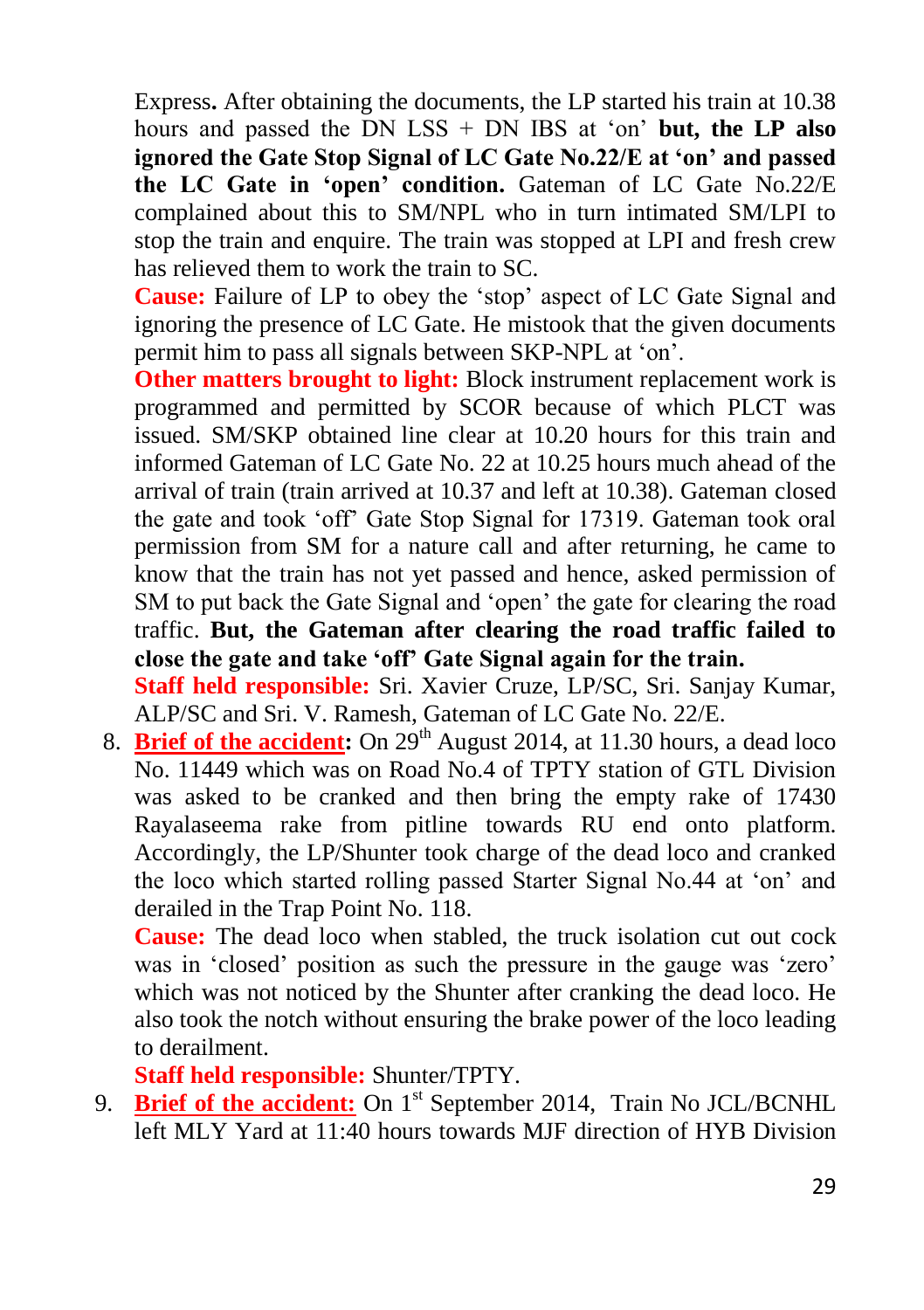and at 11:43 hours  $14<sup>th</sup>$  from TE front trolley 04 wheels derailed towards MJF end. Main line free. ART/SC was ordered and wagon rerailed at 15:10 Hrs and track fit given at 18:30 Hrs. **Cause:** Due to Excessive curvature Degree.

10. **Brief of the accident:** On 4<sup>th</sup> September 2014, at RDM Station GDK Siding derailment took place at 13.00 hours while giving placement in GDK siding with Loco no 23370+05 BOXN Empties trail through point No 7 and LP immediately backed resulting in derailment of loco and 04 wagons by all wheels. MFD /BPA ordered at 04:55 hours which left 06:00 hours and arrived spot at 07:15 hours. MFD/KZJ ordered at 06:00Hrs which left 06:40 hours, arrived spot at 09:10 hours. Loco rerailed at 08:45 hours and 05 wagons re-railed at 12:35 hours and track 'fit' given at 15:50 Hrs.

**Cause:** Backing the loco subsequent to trail through of local points by the LP caused derailment.

11. **Brief of the accident:** On 2<sup>nd</sup> September 2014, at TPTY station of GTL Division at 06.00 hours empty rake of T. No 17405 (TPTY-ADB) Express was given movement from pitline to Road 7 which was obstructed by some coaches. The Shunter and Shunting Staff were communicating each other on walkie-talkie. But, due to non-functioning of walkie-talkie, the Shunter bumped against the stabled coaches which caused buffer interlocking of coaches in the formation.

**Cause:** During shunting operations, relying only on walkie-talkie by the staff resulted in the incident of buffer interlocking.

12. **Brief of the accident:** On 9<sup>th</sup> September 2014 at 00.20 hours while Train No BCNHLE was admitted on DN Common loop of BN station of SC Division 6<sup>th</sup> wagon (from engine) door hit DN Main line Starter & the 7th wagon No. SCR-33091227889 derailed. ART/ SC was ordered at 00.31 hours, left base at 01.05hrs & arrived at the site at 02.15hrs. Main line was made free & certified 'fit' at 01:15 hrs. Wagon was re-railed at 03:00 hours.

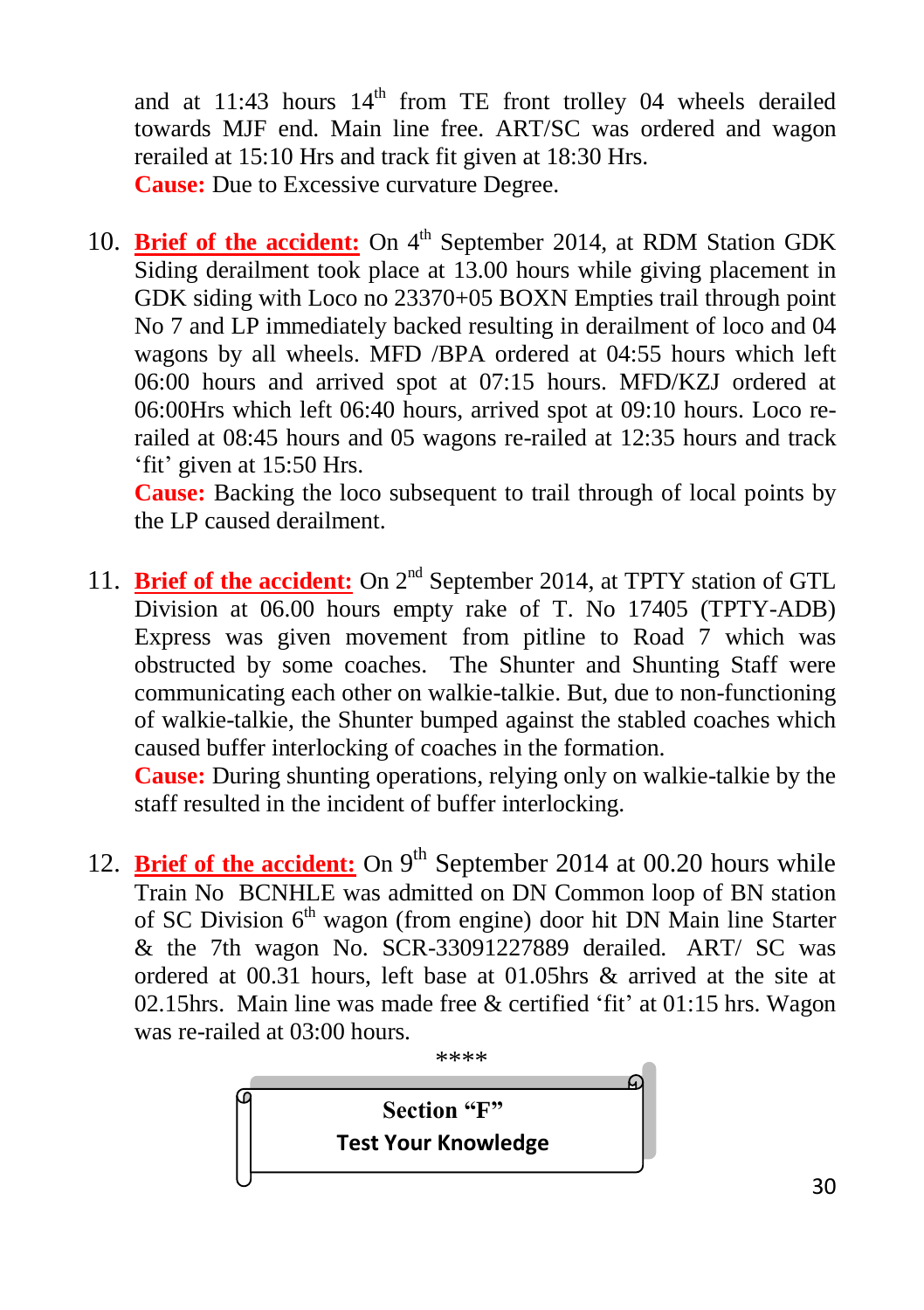- **1.** Catch siding is intended to protect ………… section and Slip siding is intended to protect ………… section.
- 2. What action to be taken when a signal is newly erected or when signal is resited?
- 3. Whenever a train trails through a wrongly set points, the LP shall -----------
- 4. Shunting operations can be controlled by ----------
- 5. Accidents are classified into ------- categories and they are ----- ------------------------------
- 6. PN Sheets shall be preserved in the station after its completion for a period of ------------------
- 7. Signalling plan is prepared based on -------------.
- 8. Minimum Horizontal distance from center of track to any structure as per the revised SOD
- 9. Quad cable is used for -----
- **10.** In RE area the distance between two earth pits shall not be less than -----

#### **KEY**

- **1. Station section, Block section.**
- **2. Signal Sighting Committee shall inspect, caution Order to be given for a period of 10 days, notify the same in the crew lobby through an SOB**
- **3. Immediately stop the train, consult the Guard and SM, proceed onwards if considered safe and never back the train.**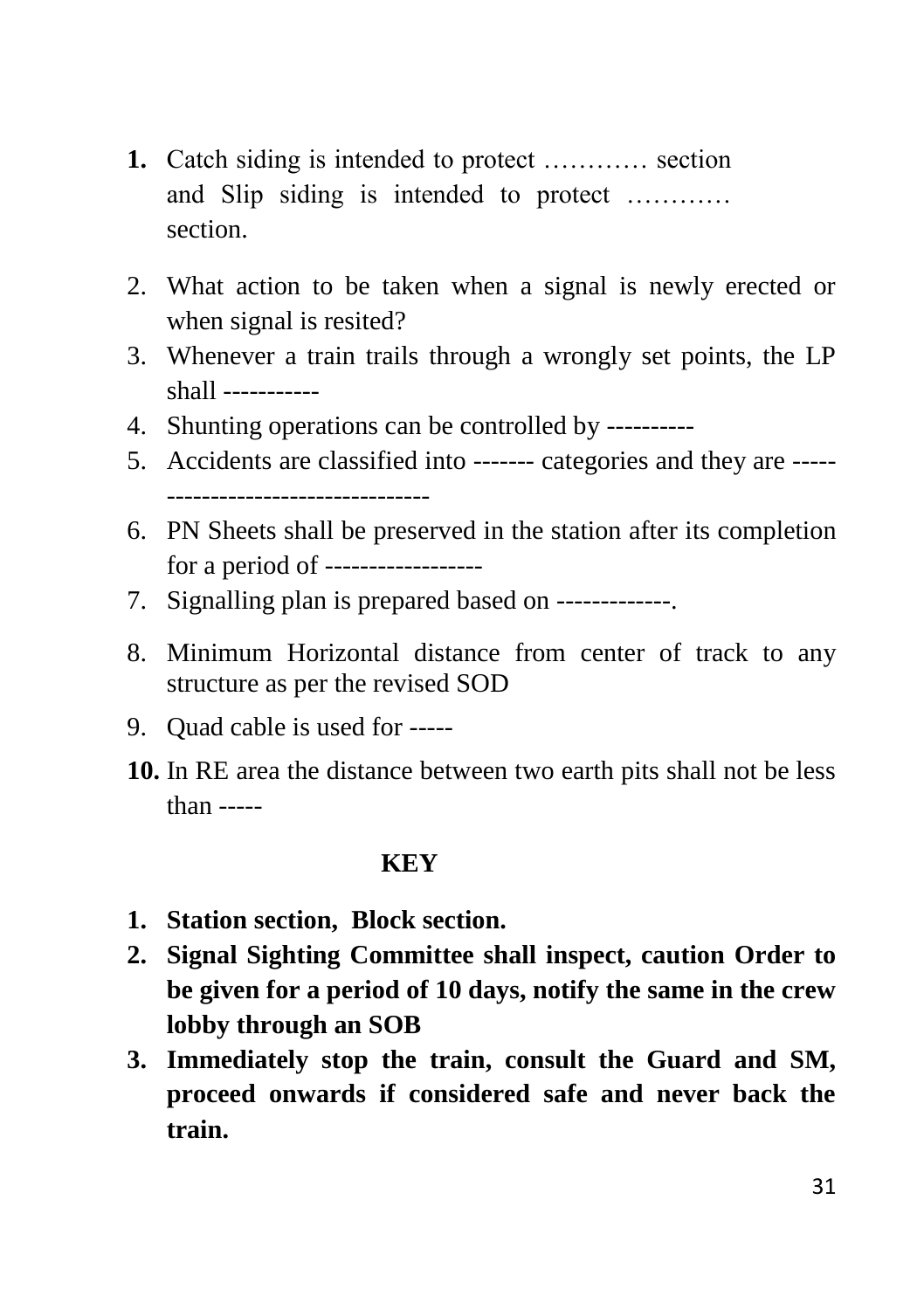- **4. Fixed signals, Hand signals & Verbal instructions**
- **5. Five (5), they are Train accidents, Yard accidents, Indicative accidents, Equipment Failure and Unusual incidences.**
- **6. Six months from the half year ending in which it is completed**
- **7. Type of signaling, class of station and standard of interlocking.**
- **8. 2360 mm**
- **9. Axle Counter**
- **10. 3 metres.**

**\*\*\*\***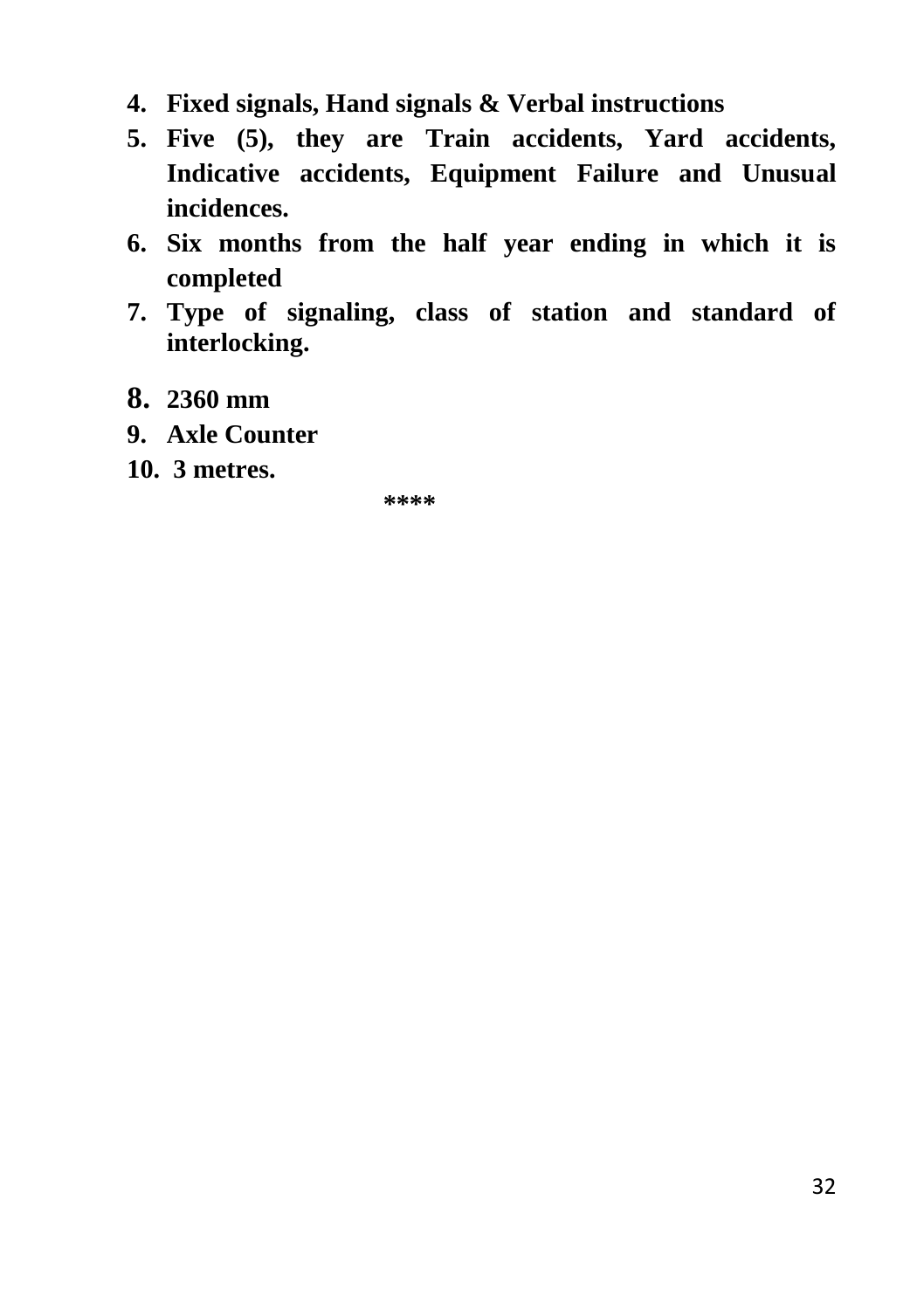

GM expressed serious concern over the recent Unmanned LC accident involving a Passenger Train and School Bus that had occurred on Hyderabad division on 24.07.2014, in which 18 dead and 20 injured. Despite repeated drives and inspections, accidents at unmanned LCs continue. Though Railways is not directly responsible for the accident, yet we are responsible for monitoring and ensuring the provision of infrastructure etc., at UMLCs. Hence, the divisions are advised to conduct a fortnight long drive with immediate effect on the following aspects:-

- 1. Thorough inspection of safety measures including basic infrastructure at UMLCs such as road surface, Road surface and stop boards, whistle boards speed breakers and visibility for the road users etc,
- 2. Checking the whistling habits of drivers while approaching the Level Crossings.
- 3. Publicity campaign through various media including News Papers, Television, Radio and slides in cinema halls to educate road users to observe all precautions while moving across UMLCs.
- 4. Organising public awareness campaigns to educate /counsel villagers and road users and make them aware of the provisions of motor vehicles act and railway act.
- 5. Putting up posters and banners to strengthen public awareness on safety at UMLCs.
- 6. Interaction with the village panchayats to involve their volunteers in publicity campaigns.
- 7. Distributing Pamphlets, hand bills etc., in village panchayats, Markets, Petrol Pumps and other public places through Scouts and Guides and other teams.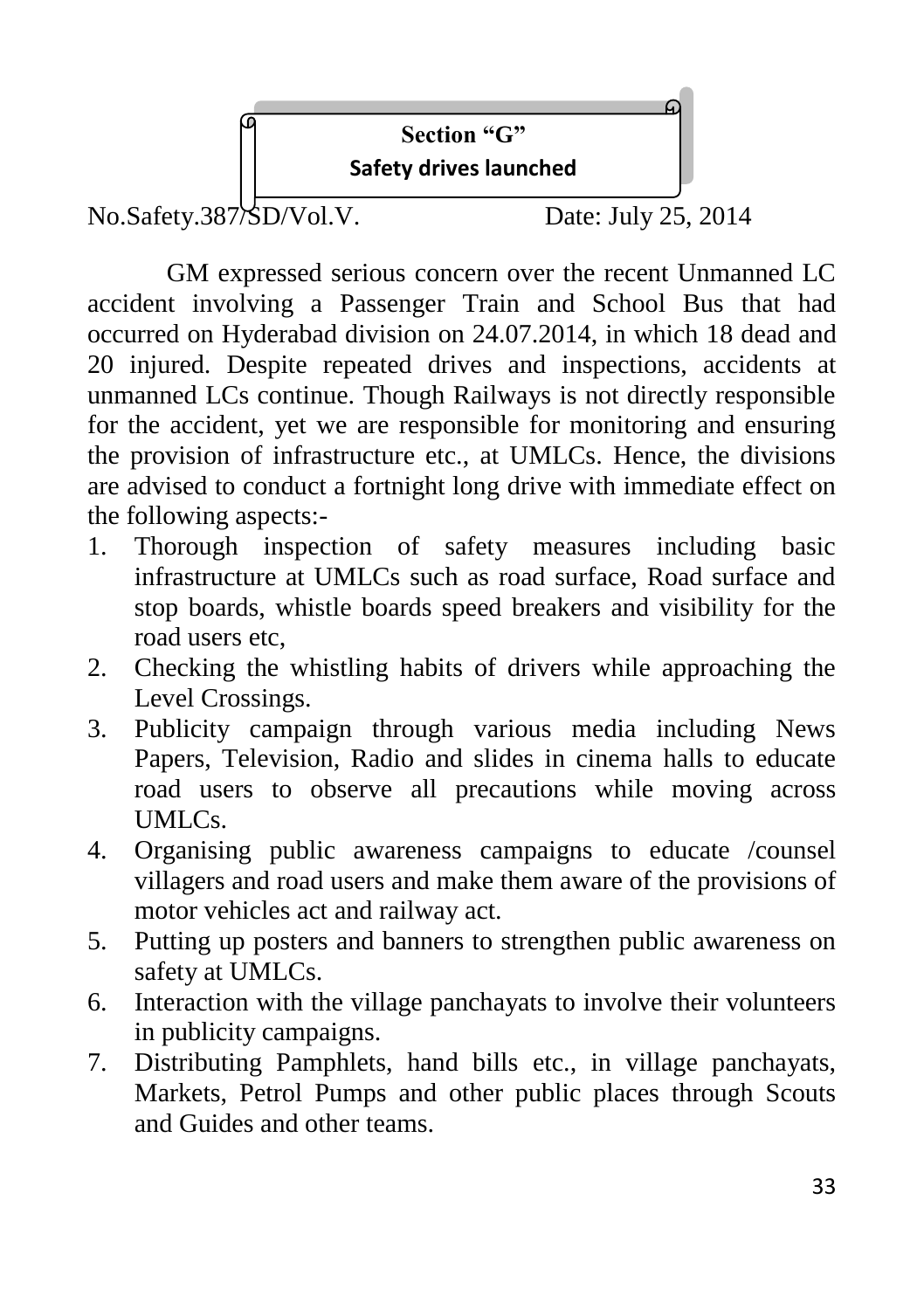- 8. Directed SMS on mobile phones to road users staying near UMLCs in rural areas.
- 9. Organising Nukkad Nataks at strategic locations.
- 10. Regular announcements at stations through P.A. System regarding precautions to be taken at UMLCs.
- 11. Organising safety measures at various places in the divisions including Road Transport Offices.
- 12. Joint Ambush checks involving RPF, GRP and Civil Authorities at the level crossing and apprehending errant road users under Sections of M V Act.
- 13. Whether R W/L Boards are provided on the approaches of the LCs on either side on single line section. If provided, whether SOB is given and individual counselling done for LPs/ALPs.
- 14. Road Safety Counsellors: Whether wide publicity given to Loco running staff about the location of UMLCs where 'Road Safety Counsellor's are provided. Whether Crew knows their role in their absence. Whether any identification board is provided to know by the LPs/ALPs about the approach of UMLCs 'Road Safety Counsellors'.
- 15. All UMLCs ready with infrastructure should be manned as per GM's instructions following the accident cited above.

Imperative that DRMs should personally monitor safety drive at UMLCs.

After completion of the drive an action taken report containing checks conducted, deficiencies noticed and corrective measures taken shall be advised to this office certain.

 Chief Safety Officer No.Safety.387/SD/Vol.III. Date: August 21, 2014.

On 10.08.2014 at Sanatnagar Station on SC division, stabled loads rolled and hit the dead end and derailed. The accident was due to improper securing of stabled stock. In view of this incident, divisions are advised to conduct intensive checks for a fort night of stations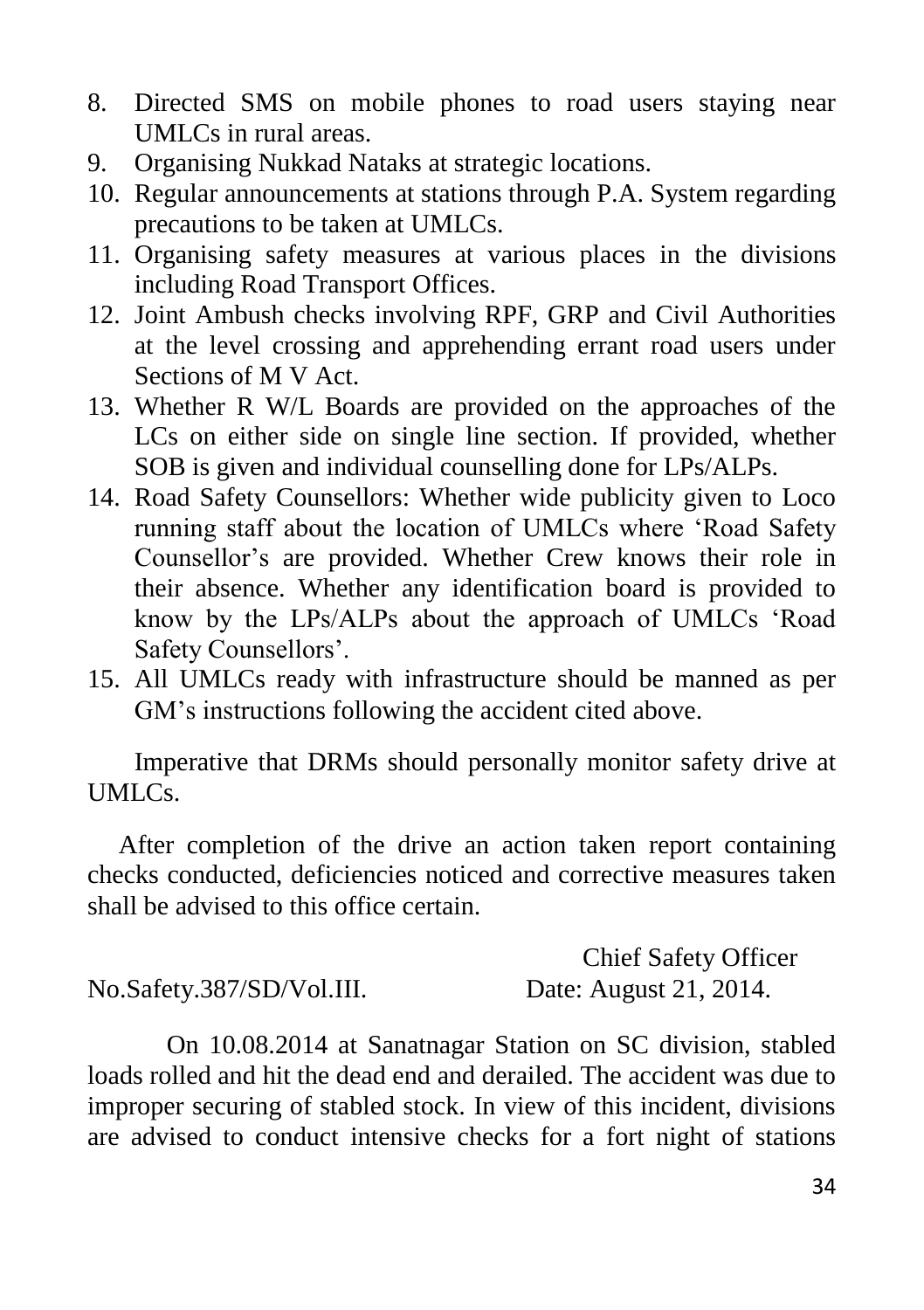where coaching rakes/goods trains are stabled. It should be ensured that all stations are covered within a fortnight. The drive shall commence with immediate effect. Concerned Officers and Senior Supervisors may be involved in the above drive. The details of the checks may be advised in the enclosed format on or before 8.9.2014.

# Chief Safety Officer

#### No.Safety.387/SD/Vol.III. Date: August 28, 2014

On 25.08.2014 a rear end collision between a light engine and a Passenger train occurred on NF Railway resulting in injuries to 13 Passengers. GM directed to advise all DRMs on shunting safely. As directed by GM a drive for a fortnight may be conducted with immediate effect. The drive shall focus on the following:

- Whether rules prescribed in G&SR 5.13 i.e., showing of hand signals in addition to fixed signals is being followed strictly.
- Whether LP is vigilant and cautious.
- Whether the speed during shunting does not exceed 15 KMPH.
- Whether shunting staff observe precautious during shunting.
- If shunting engine is allowed for attaching/detaching of coaches,  $\bullet$ ensure stoppage of engine at 20 meters before attaching the formation.
- Pointsmen should invariably accompany the light engine when movement is given onto obstructed line. LP/Shunter should invariably be informed about the movement.
- Light Engines should not be left unmanned.  $\bullet$
- Usage of mobile phones by LPs/ALPs while on duty.

It should be ensured that all major yards are covered during the drive. On completion of the drive a consolidated reply may be advised with irregularities noticed and the corrective action taken on each of the above aspect by 16.09.2014 certain.

Chief Safety Officer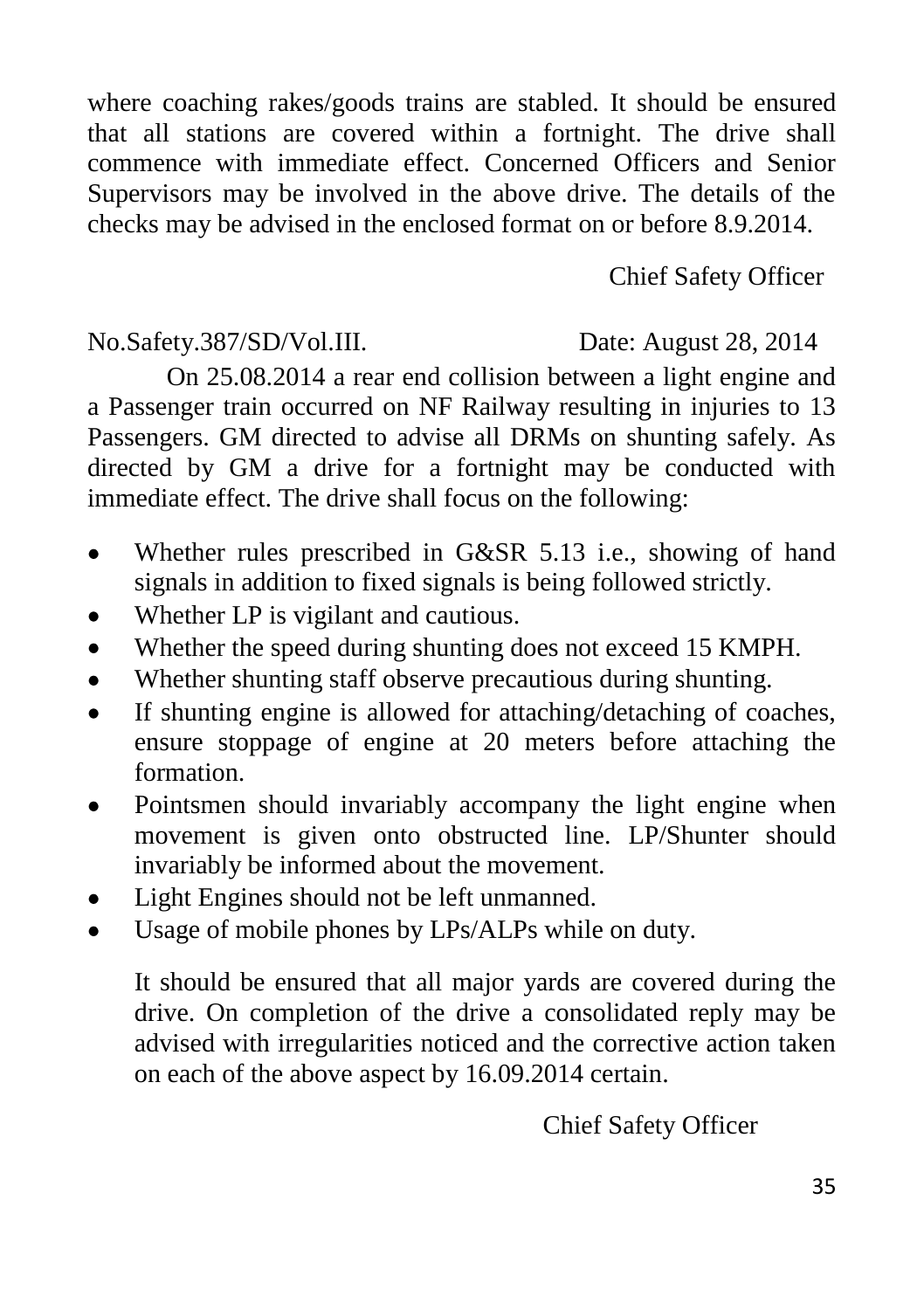**Sub:** Operating safety drive to ensure adherence of GR.5.13 to 18 and Appendix-XII by SMs/YMs/ASMs/Shunting Jamedar / Shunting Master while performing shunting operations at stations.

It has been decided to launch a 10 days Operating safety drive on the above subject commencing from 14-05-2014 to 23.05.201, the drive shall be conducted by all the Officers  $\&$ Supervisors of Operating Department. The drive is to be conducted to check the following aspects:-

- 1. Proper setting  $\&$  locking of points with cotter  $\&$  bolt/clamp during non-interlocked movement.
- 2. Check whether adequate No. of air hose/hose pipes of wagons are Coupled while performing shunting.
- 3. Whether Shunting staff are accompanying the train during shunting operations or not in major yards.
- 4. Check whether any short shunting is performed (stopping without clearing opposite shunt signal and backing).
- 5. Whether T.806 is issued detailing the shunting to be performed.

During the drive, DOM/Gs are advised to inspect major station/yard in the division where regular shunting is being performed. After completion of the drive, details should be sent to the undersigned in the following pro-forma by 28.05.2014.

#### **CTM / G&PP**

No.T.387/TRAFFIC/SPL.DRIVE. Date:17.05.2014.

**SUB:** Operating safety drive for checking availability of brake van equipment and Guards personnel equipment and functioning of pressure gauge in BV / SLRs of Goods / Passenger trains.

As ordered by COM, it has been decided to launch a 15 days operating special drive for checking availability of BV Equipment and Guards personnel equipment and functioning of pressure gauge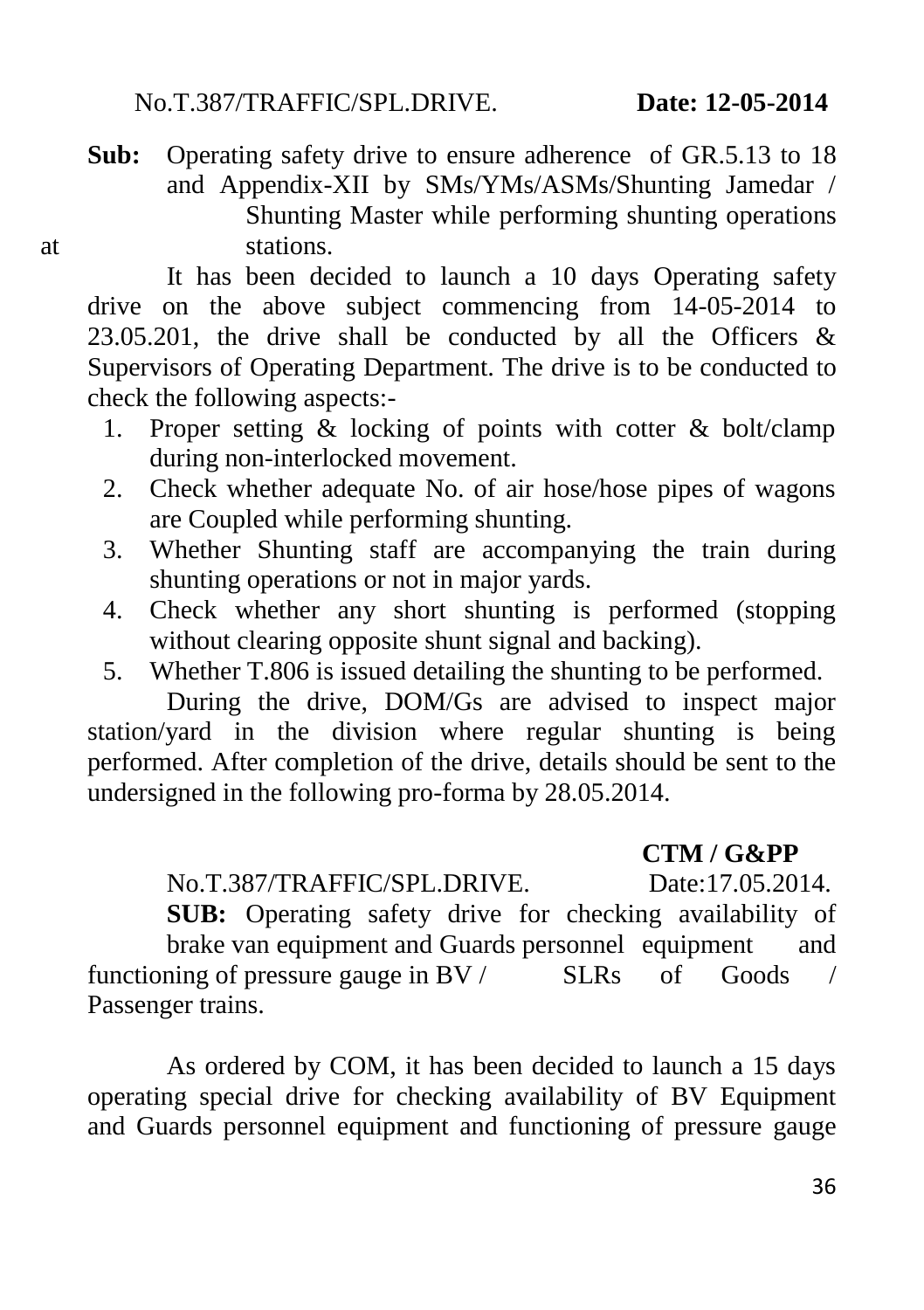in BV / SLRs of Goods / Passenger trains from 17.05.2014 to 31.05.2014:-

During the Drive, the following aspects are to be checked.

- 1. As per S.R 4.19 availability and functioning of FP/BP gauge in SLRs of passenger carrying trains, whether calibration has been done or not.
- 2. Availability and functioning of pressure gauge and adopter/coupler with goods trains, whether the same is fixed in the Brake van or not.
- 3. Conducting of Air-Pressure continuity test.
- 4. Operating Officers and Section TIs personally conduct air continuity test in their jurisdiction and ensure proper fixing of gauges.

A Special drive involving Sr.DOMs, DOM/Gs other Operating Officers and TIs of the Division shall be conducted to ensure compliance of COM instructions.

After completion of the drive, details should be sent to the undersigned in the following pro-forma by 31.05.2014.

# **CTM /G&PP**

No.T.387/TRAFFIC/SPL.DRIVE. Date: 12-08-2014.

**SUB:** Operating Safety Drive - Precautions to be observed during stabling and securing of Vehicles/formation on running lines GR/SR.5.19 and within station limits SR.4.57**.**

As ordered by GM, it has been decided to launch a 10 days Operating special drive from 13.08.2014 to 22.08.2014 to observe the following:-

# **Securing the formation within station limits (GR/SR.4.57.1)**

1. The SM/Guard is responsible to ensure that the hand brakes of the vehicles are applied before the engine or brake-van is detached from the train.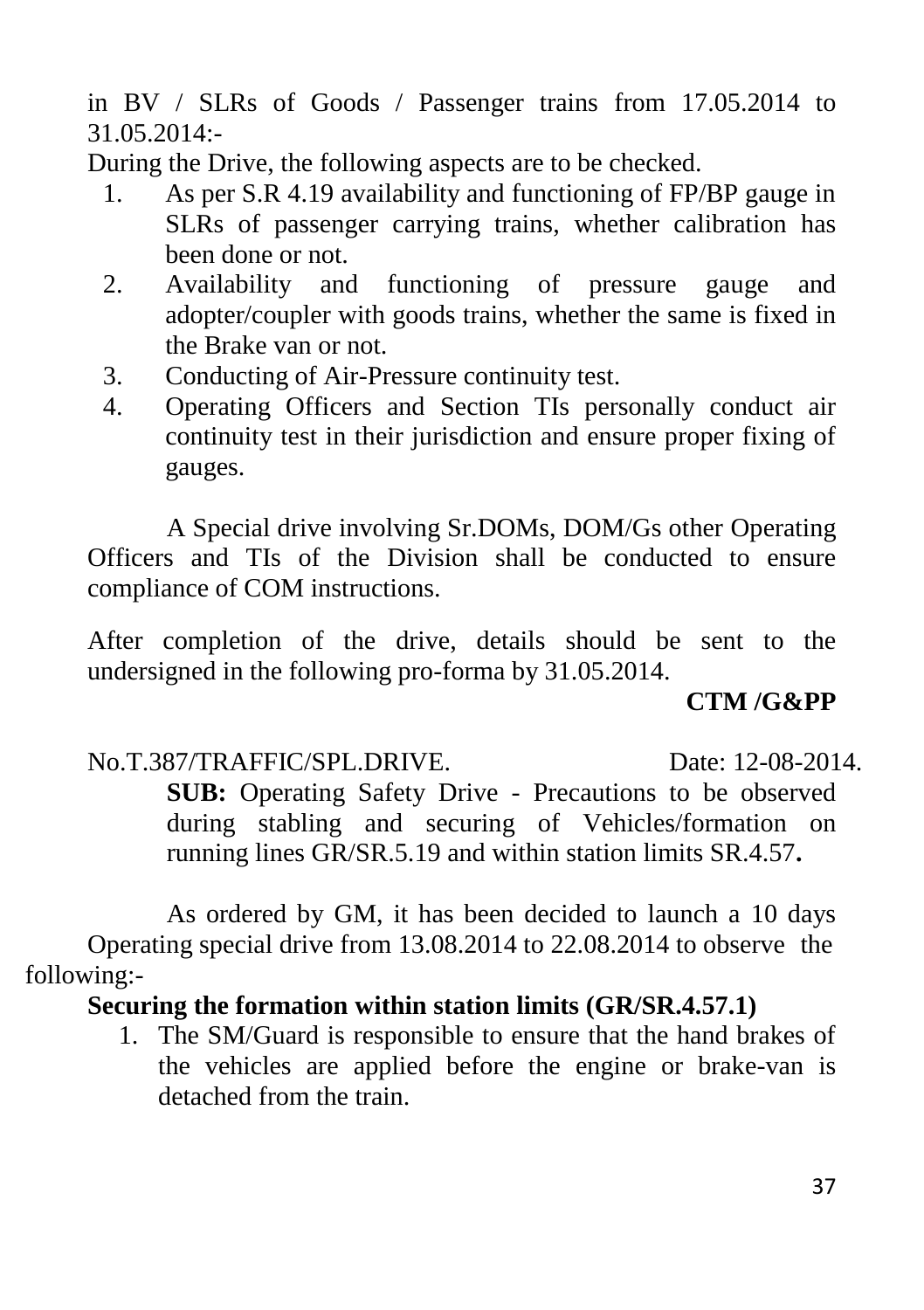- 2. At station, if the gradient is not steeper than 1 in 600, the hand brake of the brake- van or in the absence of the brake – van, hand brakes of 6 vehicles shall be applied.
- 3. If the gradient is steeper than 1 in 600 but not steeper than 1 in 260, hand brakes of brake – van and 6 vehicles or 12 vehicles shall be applied.
- 4. If the gradient is steeper than 1 in 260, the hand brakes of the brake-van and 12 vehicles or 18 vehicles shall be applied.

# **Stabling on running lines (G.R./S.R.5.19)**

- 1. Vehicles detached from a train shall not be allowed on a running line for a longer period than absolutely necessary.
- 2. They shall be coupled together and all the necessary hand brakes of vehicles and brake van to be applied.
- 3. Vehicles not provided with hand brakes shall be secured by chains.
- 4. At night, the side and tail lamp of coaching vehicles at both ends shall be switched on. If not, fix hand signal lamp showing red at both ends. In case of goods vehicle berthed on main line tail lamps, if available, duly lit, shall be fixed at both ends during night time.
- 5. Red ink entry shall be made in TSR.
- 6. The SM shall advise and exchange private numbers with cabin ASMs when running line is occupied and cleared.
- 7. The occupation of running lines shall be recorded in the station dairy at the time of handing over and taking over charge.
- 8. Whenever possible, track machines should be stabled on nonrunning lines or on lines which are isolated from other running lines. When the track machine is stabled on a running line due to unavoidable circumstances, the mechanical hand brake shall be applied and the machine shall be securely chained to the rails.

# **In case of roller bearing vehicles stabled on running lines/sidings GR/SR.5.23**

1. The formation should be wedged, chained and padlocked.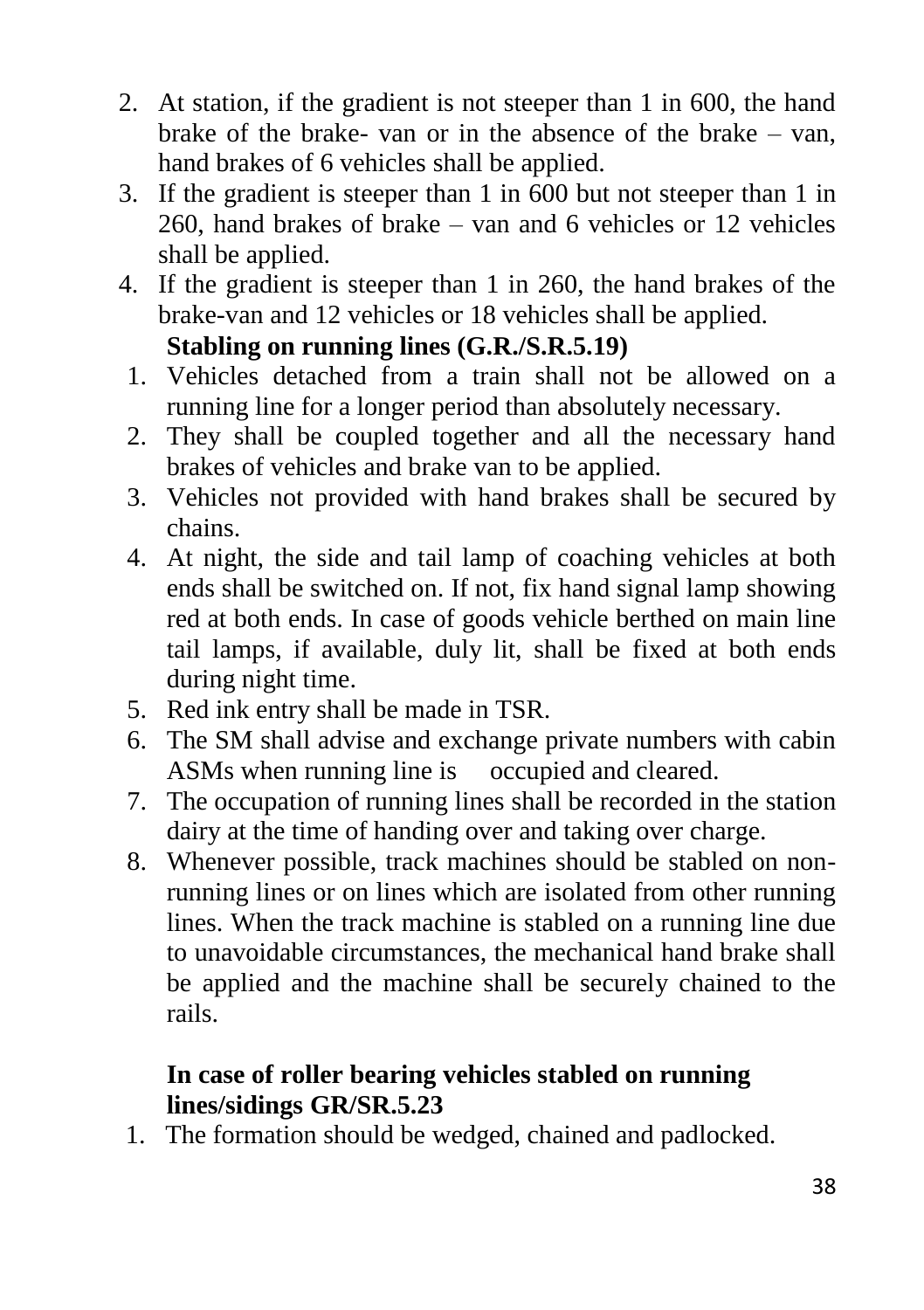- 2. Crossovers which give access to running lines shall be kept clear of vehicles.
- 3. At least six wagons from each end shall have their brakes applied tightly in addition to the brake of the brake-van.
- 4. The points must be set against the blocked line, clamped and padlocked. The padlock keys must be kept under the personal custody of the SM.
- 5. The brakes shall be applied by the station staff under the personal supervision of SM / Guard as per the SWR. Wherever possible, such wagons shall be stabled on lines which are isolated from other running lines

# **CTM / G&PP**

#### No.T.387/TRAFFIC/SPL.DRIVE **Date: 03-09-2014**

**Sub:** Operating Safety Drive – Testing/Checking the effectiveness of the Detonators and comply G.R.3.64 and S.R there under**.**

It is decided to conduct operating safety drive to check the effectiveness of detonators as per GR.3.64 and SR. there under for a period of 10 days from 05.09.2014 to 14.09.2014.

It is advised to check the following items:

- 1. Whether the required numbers of Detonators are available at station as per SWR and with Guard and Loco Pilot.
- 2. Whether life of detonators are available or not.
- 3. Whether the manufacturing dates marked on the tin and on the detonators inside the tin are same or not.
- 4. If the life of Detonator is extended, whether the certification for that lot is available or not.

A drive involving Sr.DOMs, DOM/Gs, other operating officers and TIs of the division shall be conducted to ensure the compliance of the above instructions (.)

On completion of drive, a detailed report shall be submitted in the format given below to the undersigned on or before 19.09.2014.

T.387/TRAFFIC/SPL.DRIVE **Date: 03-09-2014**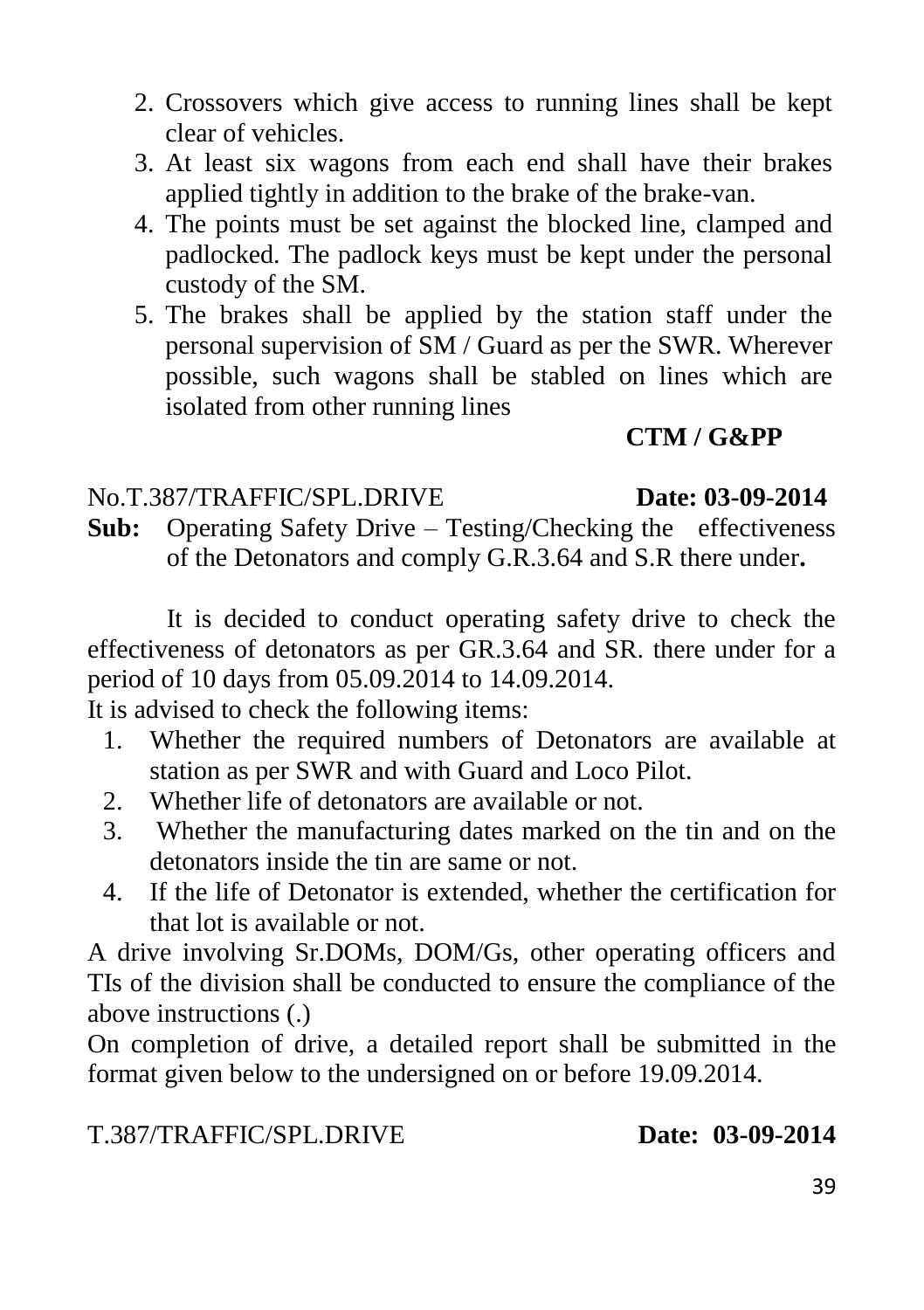#### **Sub: Operating Safety Drive - Precautions to be observed GR.3.64. Knowledge and possession of detonators**

\* \* \*

As ordered by COM, it has been decided to launch a 10 days Operating special drive from 05.09.2014 to 15.09.2014 to observe the following:-

#### **S. R. 3.64.1 Stock of detonators**

Check whether case containing the actual full stock and ensuring that the stock of detonators is never allowed to fall below the minimum.

#### **Use of detonators.**

1. For use, a detonator shall be placed on the centre of the head of the rail with the label or brand of the detonator upwards, and shall be securely fastened to the rail by bending the clasps attached with the detonators, round the upper flange of the rail.

2. Station Masters, CCCs and PWIs are responsible for ensuring that the detonators in possession of the railway servants under them are tested as prescribed under the rules and that the staff know how and when to use them.

3. Each Station Master, CCC and PWI will maintain a register of receipts, use and testing of detonators in respect of railway staff to whom the detonators were issued by him.

#### **S.R.64.5. Testing of Detonators**.

Check whether normal life of detonators is 7 or 5 years and certificates is available or not.

At stations, Loco Sheds, etc., where stocks of detonating signals are kept for issue to Guards, Loco Pilots, Fog signalmen or other railway servants, Station Masters, the CCC or other railway persons in charge of

such stock shall test at least one detonator from each tin case issued to the staff.

#### **CTM / G&PP**